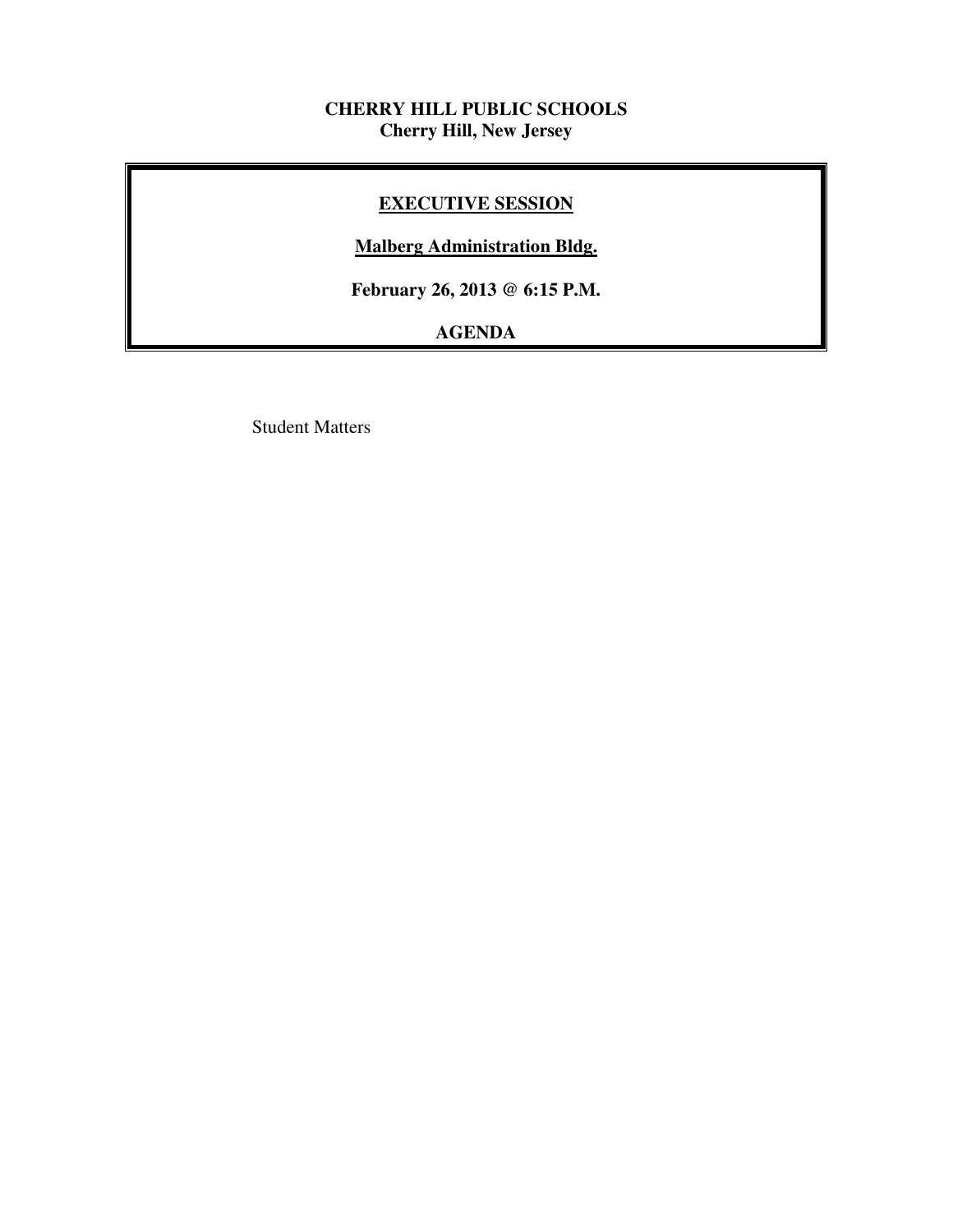## CHERRY HILL PUBLIC SCHOOLS Cherry Hill, New Jersey

 **ACTION AGENDA** 

February 26, 2013

Malberg Administration Bldg.

7:00 P.M. Action Meeting

 **Meeting called to order by \_\_\_\_\_\_\_\_\_\_\_\_\_\_\_\_\_\_\_\_\_\_\_\_\_\_\_** 

# **ROLL CALL**

 Mrs. Kathy Judge, President Mrs. Carol Matlack, Vice President Mrs. Sherrie Cohen Dr. J. Barry Dickinson Mr. Eric Goodwin Mrs. Colleen Horiates Mr. Seth Klukoff Mr. Steven Robbins Mr. Elliott Roth

 *Student Representatives to the Board of Education*  **Rebecca Fisher, H.S. East Andrew Adler, H.S. East Alternate** 

*Rebecca Fisher, H.S. East Christopher Blandy, H.S. West Andrew Adler, H.S. East Alternate Melissa Malik, H.S. West Alternate* 

 *Dr. Maureen Reusche, Superintendent Mr. James Devereaux, Assistant Superintendent, Business/Board Secretary Dr. Lawyer Chapman, Assistant Superintendent, Pre-K – 12 Ms. LaCoyya Weathington, Director of Pupil Services Mr. Steve Levine, Interim Director of Curriculum Mr. Donald Bart, Director of Support Operations Mrs. Susan Bastnagel, Public Information Officer Ms. Nancy Adrian, Director of Human Resources* 

 *Mr. Paul Green – Board Solicitor* 

 **Pledge of Allegiance** 

 **Approval of Minutes**: Regular Meeting dated, January 29, 2013, Board Work Session and Special Action dated January 15, 2013, Organization Meeting dated January 3, 2013 and a Special Meeting dated January 26, 2013. Executive Sessions dated January 15, 2013 and January 29, 2013.

**MOTION\_\_\_\_\_\_\_\_\_\_\_\_\_\_\_\_\_\_\_\_\_\_\_\_SECOND\_\_\_\_\_\_\_\_\_\_\_\_\_\_\_\_\_\_\_\_\_\_\_\_ VOTE\_\_\_\_\_\_\_\_\_\_\_\_\_\_** 

Correspondence

## **Presentations – Will be held in the All Purpose Room**

- Preview of Cherry Hll H.S. East's upcoming musical "Peter Pan," featuring members of the cast
- • Recognition of students from Beck, Carusi, and Rosa for their selection to the All South Jersey Junior High Band and All South Jersey Junior High Orchestra………Susan Bastnagel
- School Board Recognition …………………….Lisa Saidel and Cherry Hill Zone PTA

Board Representative Reports

 Public Discussion (up to three minutes per person) Superintendent's Comments Action Agenda Second Public Discussion (up to three minutes per person)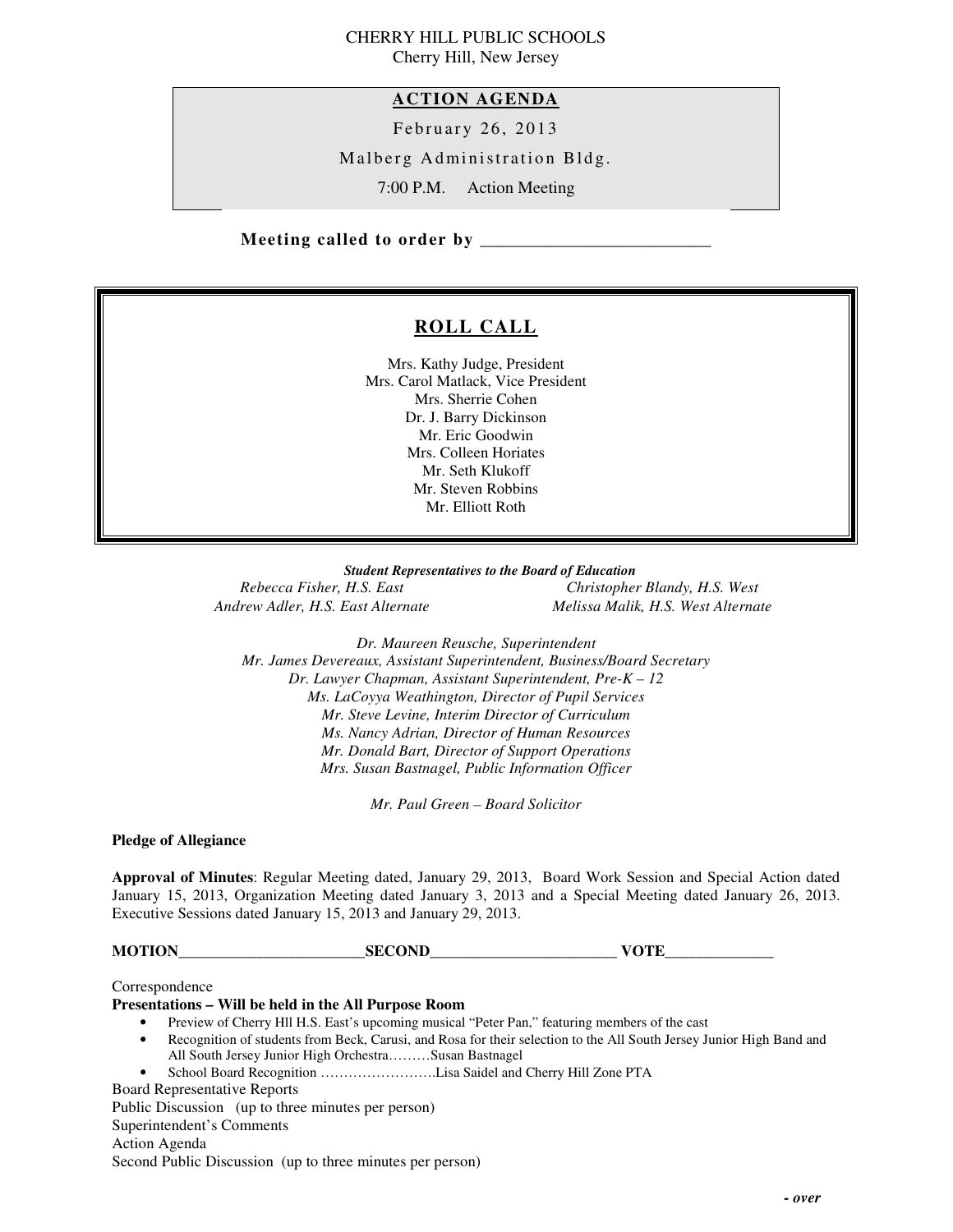## **ACTION AGENDA F e b r u a r y 2 6 , 2 0 1 3**

## **Board of Education Committees:**

## **Curriculum & Instruction Committee Members (yellow)**

Chairperson: Sherrie Cohen

Administrative Liaison: Lawyer Chapman

Committee Members: Eric Goodwin, Carol Matlack, Steve Robbins

## **Business & Facilities Committee Members (blue)**

Chairperson: Elliott Roth

Administrative Liaison: James Devereaux

Committee Members: Seth Klukoff, Kathy Judge, J. Barry Dickinson

## **Negotiations, Human Resources & Litigation Committee Members (pink)**

Chairperson: Colleen Horiates

Administrative Liaison: Nancy Adrian

Committee Members: Sherrie Cohen, Kathy Judge, Carol Matlack

## **Policy & Legislation Committee Members (green)**

 Chairperson: Steve Robbins – Policy Chairperson: Eric Goodwin - Legislative

Administrative Liaison: Maureen Reusche

Committee Members: Sherrie Cohen, Colleen Horiates

## **Strategic Planning (buff)**

Chairperson: Seth Klukoff

Administrative Liaison: James Devereaux

Kathy Judge, Carol Matlack, Elliott Roth

 *PLEASE NOTE: ALL CHANGES & ADDITIONS TO THE ACTION MEETING ARE TYPED IN BOLD FACE* 

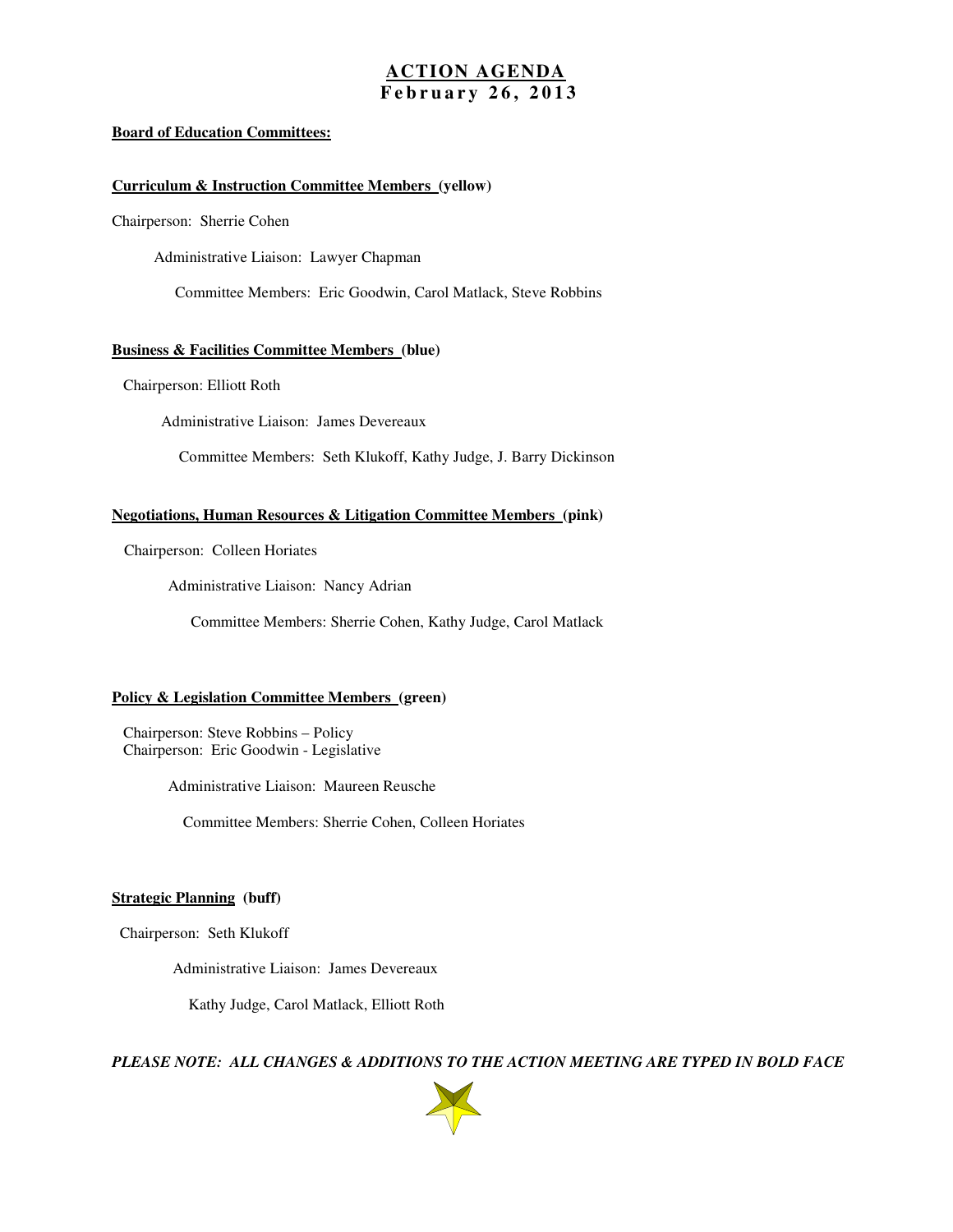# **A. CURRICULUM & INSTRUCTION**

## **Board Goals**

- • **Continue to improve student achievement at all grade levels for all students and close achievement gaps where they exist.**
- **•** Create a cost-effective budget that provides for education resources as well as  **preventive maintenance and ongoing facilities improvement in all schools.**
- • **Enhance communication with and outreach to internal and external stakeholders.**

The Superintendent recommends the following:

- 1. Approval of Attendance at Conferences and Workshops
- 2. Approval of Out of District Tuition Contracts for the  $2012$ -2013 school year

## **ITEM 1. APPROVAL OF ATTENDANCE AT CONFERENCES AND WORKSHOPS**

 **WHEREAS**, certain Cherry Hill School District employees have requested authorization to attend the conference(s)/workshop(s) listed below, and

 **WHEREAS**, the attendance of each employee at the specified conference/workshop is educationally necessary, fiscally prudent and 1) directly related to and within the scope of the employee's current responsibilities and the District's professional development plan, and 2) critical to the instructional needs of the District or furthers the efficient operation of the District;

 **NOW, THEREFORE, BE IT RESOLVED**, that the Cherry Hill Board of Education authorizes the attendance of the employees at the specified conferences/workshops listed below, and be it

 **FURTHER RESOLVED**, that the Board hereby determines that the estimated expenses related to the authorized travel listed below are justified and THEREFORE authorizes payment of any registration fees and reimbursement of statutorily authorized travel expenditures to the designated employees, not to exceed District budgetary limitations and to be in accordance with the provisions of *N.J.S.A.* 18A:11-12, the District's travel policy and procedures, State travel payment guidelines established by the Department of Treasury in NJOMB circular letter 08-13-OMB, and with guidelines established by the federal Office of Management and Budget:

| # | <b>NAME</b>                           | <b>CONFERENCE</b>                                                                                                             | <b>DATE</b> | <b>COST</b><br><b>NOT TO EXCEED</b>                               |
|---|---------------------------------------|-------------------------------------------------------------------------------------------------------------------------------|-------------|-------------------------------------------------------------------|
| A | LaCoyya<br>Weathington $-$<br>Central | Legal Training $-$<br>Module 3: Staff Rights and<br>Responsibilities and Module 4:<br>Special Education -<br>Robbinsville, NJ | 4/17/13     | \$210.68<br>Registration, Mileage,<br>Tolls<br><b>CHASA Funds</b> |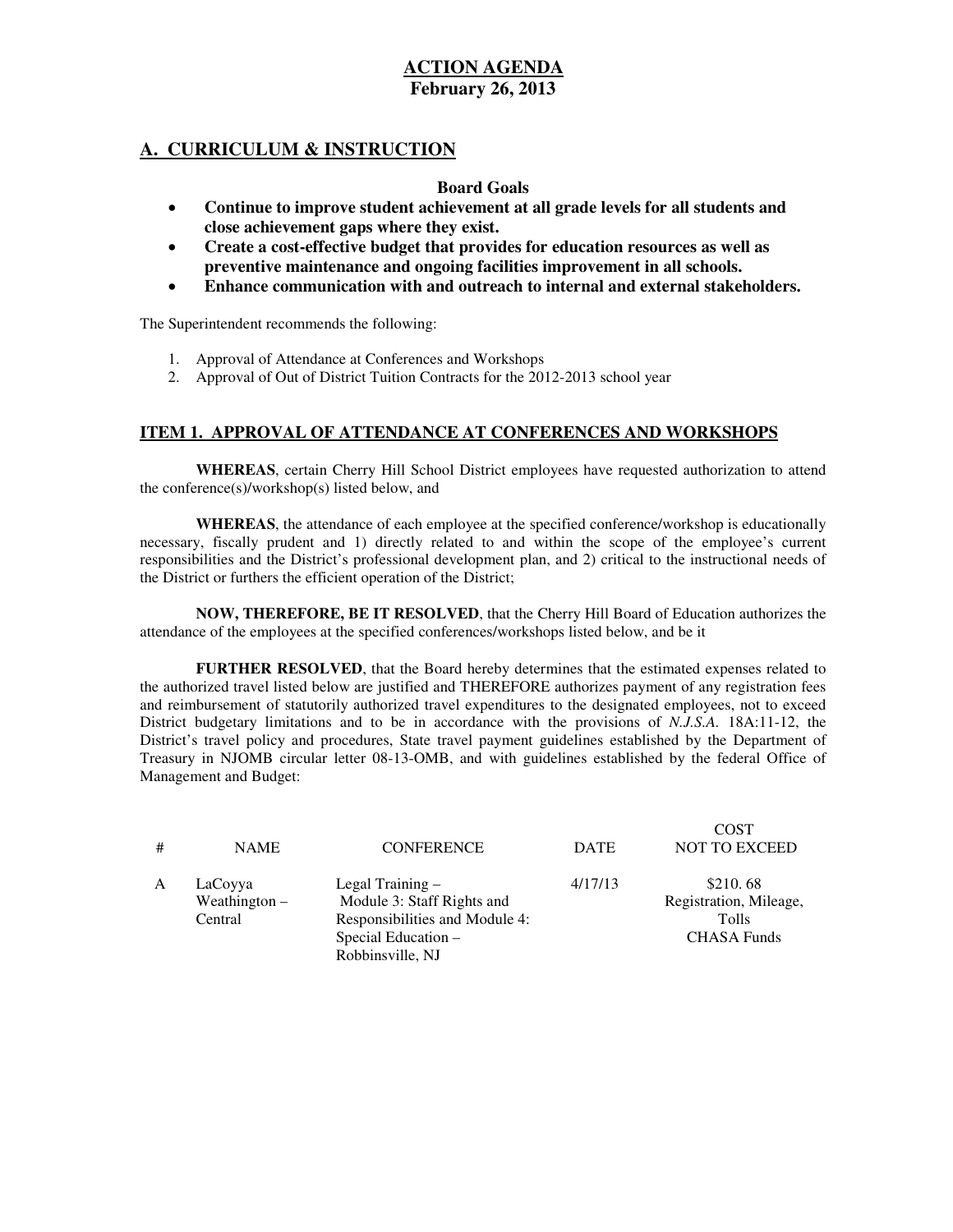## **A. CURRICULUM & INSTRUCTION**

## **ITEM 1. APPROVAL OF ATTENDANCE AT CONFERENCES AND WORKSHOPS continued**

| #            | <b>NAME</b>                                                         | <b>CONFERENCE</b>                                                                                             | <b>DATE</b>     | <b>COST</b><br>NOT TO EXCEED                                                                               |
|--------------|---------------------------------------------------------------------|---------------------------------------------------------------------------------------------------------------|-----------------|------------------------------------------------------------------------------------------------------------|
| B            | Marta Audino-<br>Central                                            | LRP's National Institute on<br>Legal Issues of Educating<br>Individuals with Disabilities -<br>Long Beach, CA | $4/29 - 5/2/13$ | Not to Exceed<br>\$1,159.70<br>Registration<br><b>CHASA Funds</b>                                          |
| $\mathsf{C}$ | Joseph Oyola -<br>Bldg. & Grounds                                   | <b>Advanced Small Engine</b><br>Repair - New Brunswick, NJ                                                    | $3/21 - 22/13$  | \$563.20<br>Registration, Mileage<br><b>District Funds</b>                                                 |
| D            | Maureen Reusche-<br>Central                                         | Second Annual NJ Sustainable<br>Schools Conference –<br>Monroe Township, NJ                                   | 3/15/13         | \$433.96<br>*Registration - team<br>of 4, Mileage, Tolls<br>District funds                                 |
| E            | <b>Marco</b><br>Fernandez-<br>Obregan<br><b>Bldg. &amp; Grounds</b> | <b>Second Annual Sustainable</b><br><b>Schools Conference -</b><br><b>Monroe Township, NJ</b>                 | 3/15/13         | \$13.39 (Revised)<br><b>Mileage</b><br>(*Registration<br>included in team of 4)<br><b>District Funds</b>   |
| F            | Kevin Frost-<br>West                                                | <b>Second Annual NJ</b><br><b>Sustainable Schools</b><br>Conference-<br><b>Monroe Township, NJ</b>            | 3/15/13         | \$28.52<br><b>Mileage</b><br>(*Registration<br>included above in<br>team of $4$ )<br><b>District Funds</b> |
| G            | <b>Brian Grillo-</b><br>West                                        | <b>Second Annual NJ</b><br><b>Sustainable Schools</b><br>Conference -<br>Monroe Twsp., NJ                     | 3/15/13         | No Expenses - will<br>carpool<br>(*Registration<br>included above in<br>Team of 4)                         |
| H            | Pamela Palazzo -<br><b>Camden Catholic</b>                          | <b>Strengthen Your Teaching</b><br>of Science Concepts -<br>Cherry Hill, NJ                                   | 4/3/13          | \$225.00<br><b>Registration</b><br><b>NCLB Funds</b>                                                       |
| $\bf{I}$     | <b>Wayne Nystom-</b><br><b>Camden Catholic</b>                      | <b>Good Ideas in Teaching</b><br>Pre-Calculus-<br><b>Rutgers, New Brunswick, NJ</b>                           | 3/22/13         | \$165.00<br><b>Registration</b><br><b>NCLB Funds</b>                                                       |
| J            | Mary Sabato-<br><b>Camden Catholic</b>                              | <b>Good Ideas in Teaching</b><br><b>Pre-Calculus -</b><br><b>Rutgers, New Brunswick, NJ</b>                   | 3/22/13         | \$165.00<br><b>Registration</b><br><b>NCLB</b> Funds                                                       |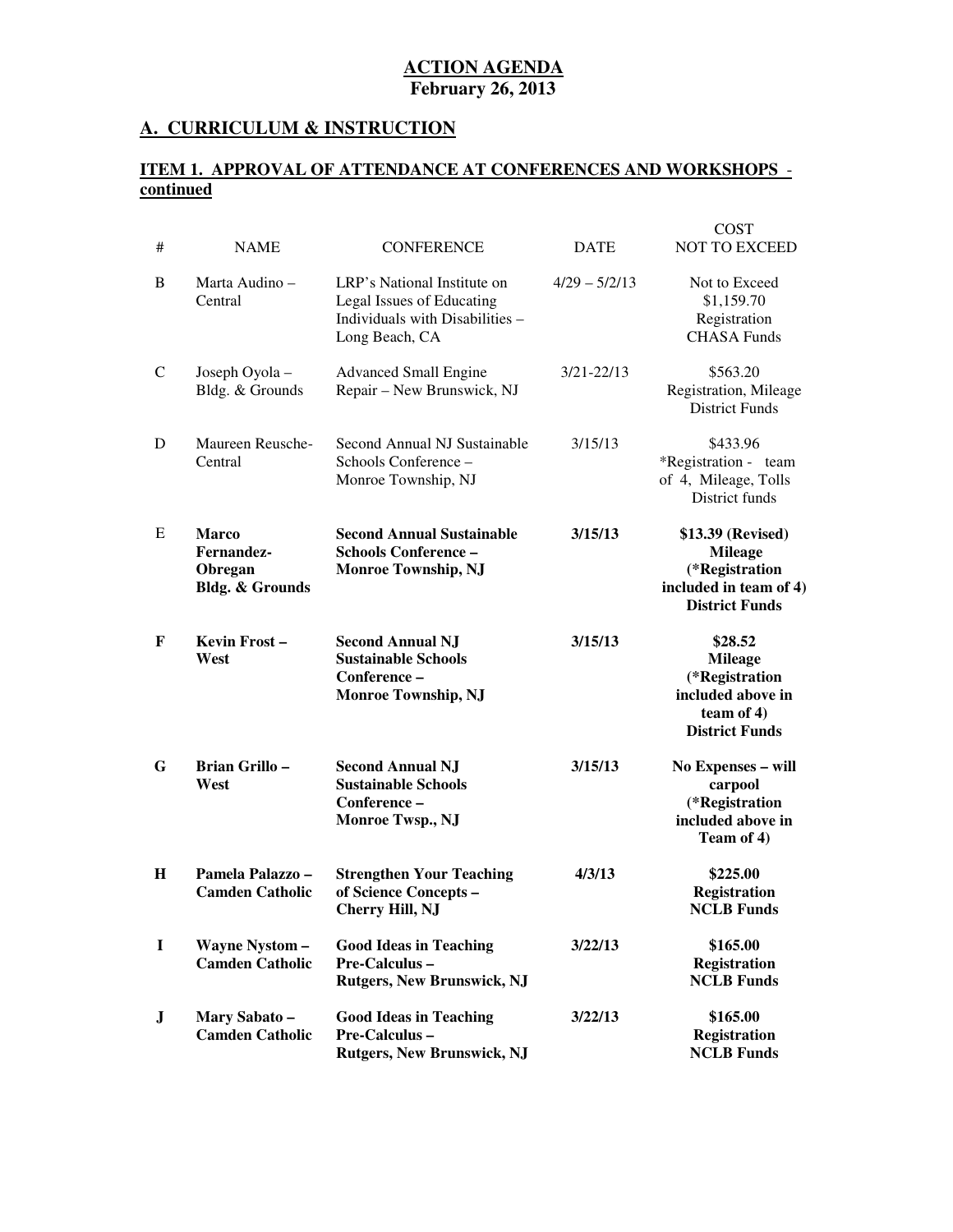## **A. CURRICULUM & INSTRUCTION**

## **ITEM 1. APPROVAL OF ATTENDANCE AT CONFERENCES AND WORKSHOPS continued**

| #           | <b>NAME</b>                                | <b>CONFERENCE</b>                                                        | <b>DATE</b> | <b>COST</b><br><b>NOT TO EXCEED</b>                               |
|-------------|--------------------------------------------|--------------------------------------------------------------------------|-------------|-------------------------------------------------------------------|
| K           | Dr. Lawyer<br>Chapman<br><b>Central</b>    | <b>NJASECD Character Ed</b><br>Conference - Rider -<br>Lawrenceville, NJ | 3/18/13     | \$85.00<br><b>Registration</b><br><b>District Funds</b>           |
| L           | Dr. Kirk<br>Rickansrud<br>Carusi           | <b>NJASECD Character Ed</b><br>Conference - Rider -<br>Lawrenceville, NJ | 3/18/13     | \$85.00<br><b>Registration</b><br><b>CHASA Funds</b>              |
| M           | Al Morales -<br><b>Beck</b>                | <b>NJASECD Character Ed</b><br>Conference - Rider -<br>Lawrenceville, NJ | 3/18/13     | \$109.18<br><b>Registration, Mileage</b><br><b>District Funds</b> |
| N           | Laura Gertel-<br><b>Beck</b>               | <b>NJASECD Character Ed</b><br>Conference - Rider -<br>Lawrenceville, NJ | 3/18/13     | \$109.18<br><b>Registration, Mileage</b><br><b>District Funds</b> |
| $\mathbf 0$ | <b>Jennifer</b><br><b>Antenucci - Beck</b> | <b>NJASECD Character Ed</b><br>Conference - Rider -<br>Lawrenceville, NJ | 3/18/13     | \$109.18<br><b>Registration, Mileage</b><br><b>District Funds</b> |
| P           | Dr. Neil Burti-<br><b>Alternative HS</b>   | <b>NJASECD Character Ed</b><br>Conference - Rider -<br>Lawrenceville, NJ | 3/18/13     | \$110.57<br><b>Registration, Mileage</b><br><b>District Funds</b> |
| Q           | Dawn Lacey -<br><b>Alternative HS</b>      | <b>NJASECD Character Ed</b><br>Conference - Rider -<br>Lawrenceville, NJ | 3/18/13     | \$110.57<br><b>Registration, Mileage</b><br><b>District Funds</b> |
| $\bf{R}$    | Dianne O'Brien-<br><b>Alternative HS</b>   | <b>NJASECD Character Ed</b><br>Conference - Rider -<br>Lawrenceville, NJ | 3/18/13     | \$110.57<br><b>Registration, Mileage</b><br><b>District Funds</b> |
| S           | Dr. Joseph<br>Meloche-<br>West             | <b>NJASECD Character Ed</b><br>Conference - Rider -<br>Lawrenceville, NJ | 3/18/13     | \$108.25<br><b>Registration, Mileage</b><br><b>District Funds</b> |
| T           | <b>Allison Staffin-</b><br>West            | <b>NJASECD Character Ed</b><br>Conference - Rider -<br>Lawrenceville, NJ | 3/18/13     | \$108.25<br><b>Registration, Mileage</b><br><b>District Funds</b> |
| U           | George Guy-<br>Knight                      | <b>NJASECD Character Ed</b><br>Conference - Rider -<br>Lawrenceville, NJ | 3/18/13     | \$24.18<br><b>Mileage</b><br><b>District Funds</b>                |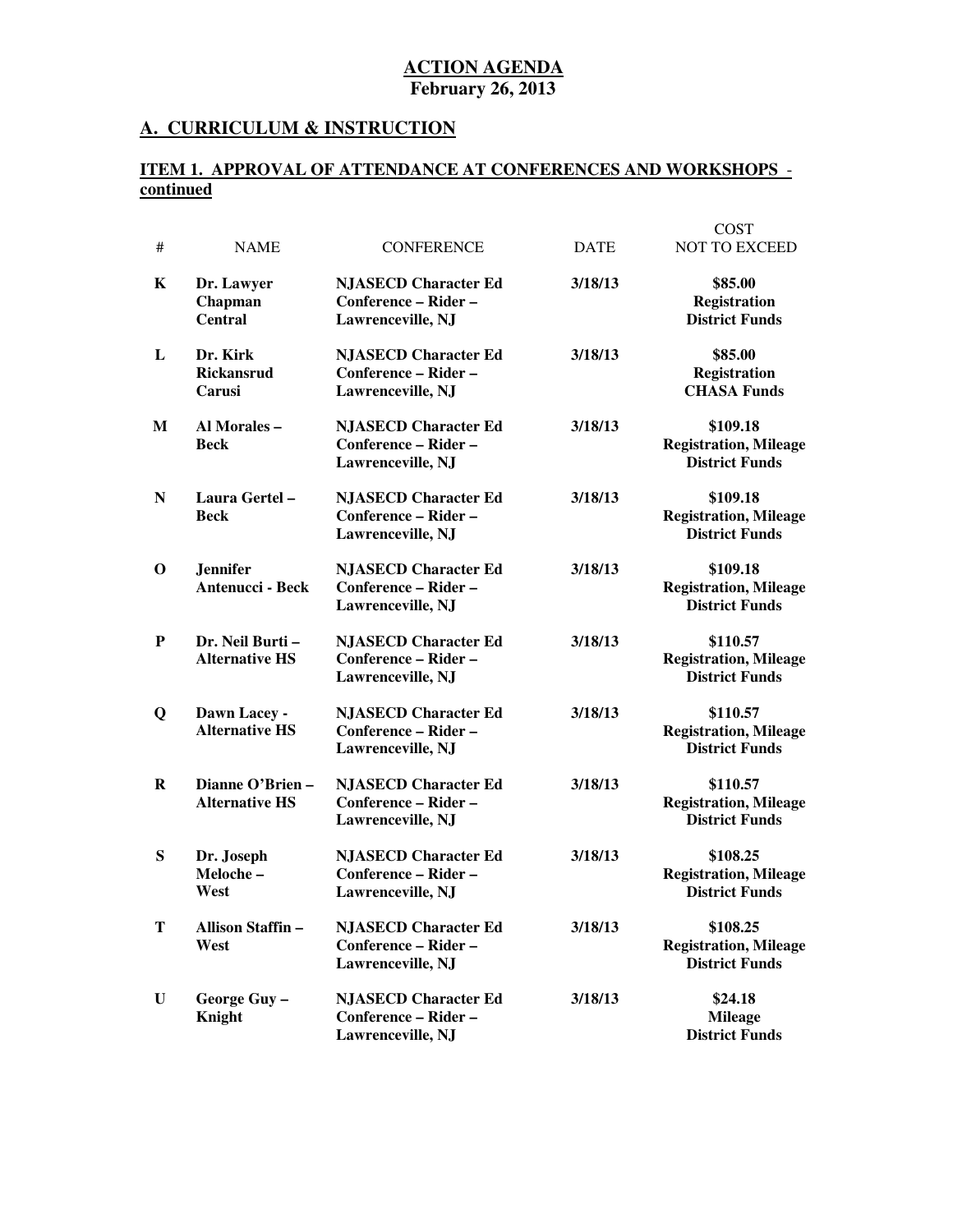## **A. CURRICULUM & INSTRUCTION**

## **ITEM 1. APPROVAL OF ATTENDANCE AT CONFERENCES AND WORKSHOPS continued**

|              |                                                       |                                                                              |             | <b>COST</b>                                                                                 |
|--------------|-------------------------------------------------------|------------------------------------------------------------------------------|-------------|---------------------------------------------------------------------------------------------|
| #            | <b>NAME</b>                                           | <b>CONFERENCE</b>                                                            | <b>DATE</b> | <b>NOT TO EXCEED</b>                                                                        |
| $\mathbf{V}$ | Melina Espaillat-<br>Knight                           | <b>NJASECD Character Ed</b><br>Conference - Rider -<br>Lawrenceville, NJ     | 3/18/13     | \$24.18<br><b>Mileage</b><br><b>District Funds</b>                                          |
| W            | Linda Patterson-<br>Knight                            | <b>NJASECD Character Ed</b><br>Conference - Rider -<br>Lawrenceville, NJ     | 3/18/13     | \$24.18<br><b>Mileage</b><br><b>District Funds</b>                                          |
| X            | <b>Beth Ann Kob-</b><br>Woodcrest                     | <b>NJASECD Character Ed</b><br>Conference – Rider –<br>Lawrenceville, NJ     | 3/18/13     | \$24.80<br><b>Mileage</b><br><b>District Funds</b>                                          |
| Y            | Susan Fortin –<br>Woodcrest                           | <b>NJASECD Character Ed</b><br>Conference - Rider -<br>Lawrenceville, NJ     | 3/18/13     | \$109.80<br><b>Registration, Mileage</b><br><b>District Funds</b>                           |
| Z            | Linda Pezzella -<br>Woodcrest                         | <b>NJASECD Character Ed</b><br>Conference - Rider -<br>Lawrenceville, NJ     | 3/18/13     | \$109.80<br><b>Registration, Mileage</b><br><b>District Funds</b>                           |
| AA           | <b>Eloisa DeJesus</b><br>Woodruff-<br><b>Stockton</b> | <b>NJASECD Character Ed</b><br>Conference - Rider -<br>Lawrenceville, NJ     | 3/18/13     | \$83.25<br><b>Registration, Mileage</b><br><b>District Funds</b>                            |
| BB           | Nicholas Baldoni-<br><b>Stockton</b>                  | <b>NJASECD Character Ed</b><br>Conference - Rider -<br>Lawrenceville, NJ     | 3/18/13     | \$108.25<br><b>Registration, Mileage</b><br><b>District Funds</b>                           |
| CC           | Dr. Maureen<br><b>Reusche - Central</b>               | <b>NJASECD Character Ed</b><br>Conference - Rider -<br>Lawrenceville, NJ     | 3/18/13     | \$107.63<br><b>Registration, Mileage</b><br><b>District Funds</b>                           |
| DD           | Mona Noyes-<br><b>Central</b>                         | <b>NJASECD Character Ed</b><br>Conference - Rider -<br>Lawrenceville, NJ     | 3/18/13     | \$27.06<br><b>Mileage</b><br><b>District Funds</b>                                          |
| EE           | Thomas Carter -<br><b>Central</b>                     | 2013 A New Era in<br><b>Purchasing by GPA-NJ</b><br><b>Atlantic City, NJ</b> | 4/10-12/13  | \$539.60<br><b>Registration, Mileage,</b><br><b>Tolls, Parking</b><br><b>District Funds</b> |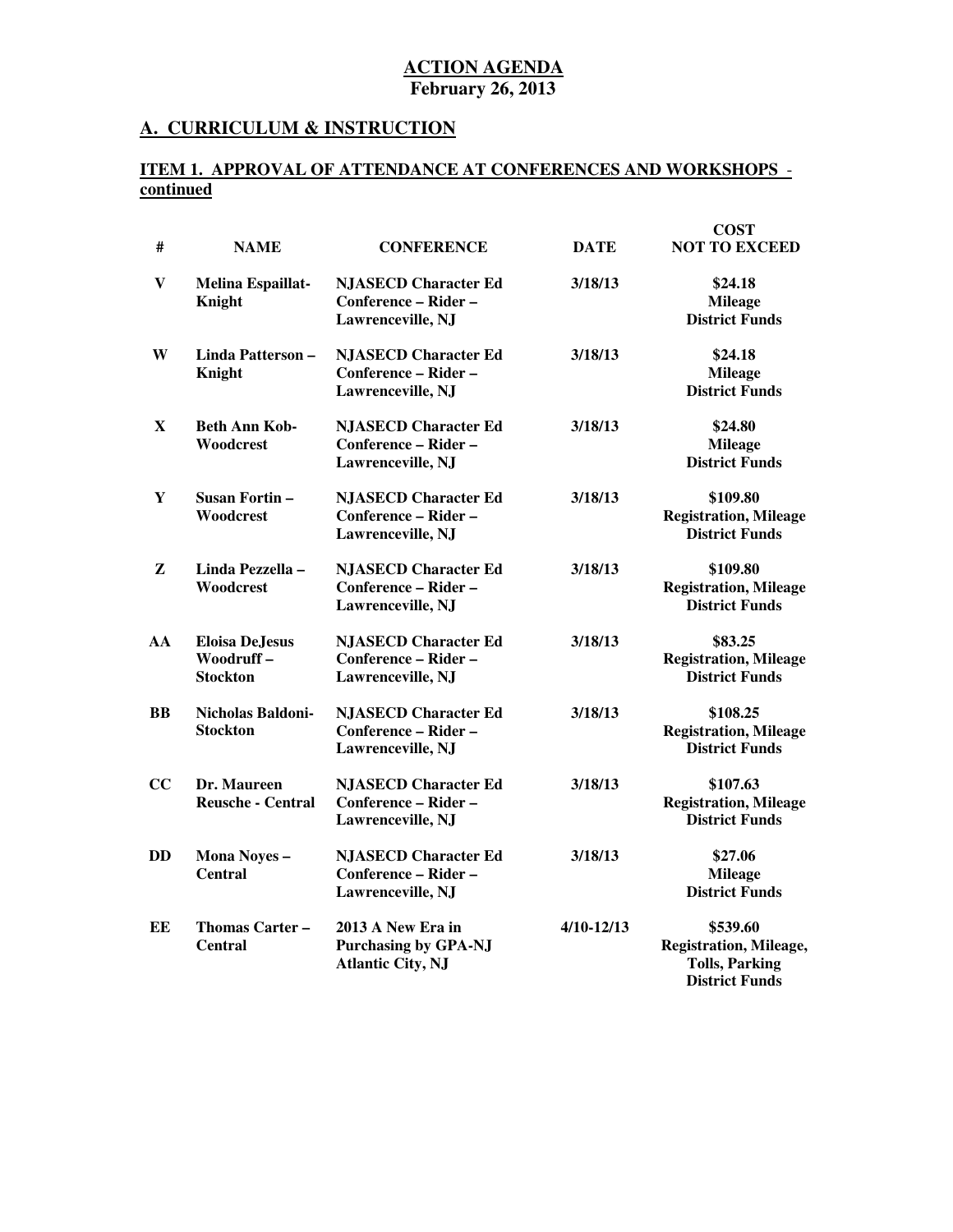# **A. CURRICULUM & INSTRUCTION**

## **ITEM 2. APPROVAL OF OUT OF DISTRICT TUITION CONTRACTS FOR THE 2012 2013 SCHOOL YEAR**

 It is requested that the following out of district tuition contracts be submitted to the Board of Education for approval for the 2012-13 school year during the February 2013 cycle. **There are six submissions, four are new placements and two are transfers.** 

| <b>VENDOR</b>                            | ID      | <b>TERM</b>        | <b>TUITION</b> | Aide     | Out of<br><b>District</b><br><b>Fee</b> | <b>AMOUNT</b> |
|------------------------------------------|---------|--------------------|----------------|----------|-----------------------------------------|---------------|
| Archway                                  | 3013351 | 1/16/13-6/30/13    | \$19,001       | \$12,870 |                                         | \$31,871      |
| Gloucester Co SSSD                       | 2021120 | 9/24/12-6/30/13    | \$32,310       |          | \$3,000                                 | \$35,310      |
| New Hope Academy                         | 2020560 | 1/08/13-6/18/13    | \$22,460       |          |                                         | \$22,460      |
| <b>YCS-Fort Lee</b>                      | 2010516 | $9/6/12 - 6/30/13$ | \$52,137       |          |                                         | \$52,137      |
|                                          |         |                    |                |          |                                         |               |
| <b>Eden Institute*</b>                   | 2031414 | 1/14/13-6/30/13    | \$37,212       | \$13,024 |                                         | \$50,236      |
|                                          |         |                    |                |          |                                         |               |
| Somerset Hills*                          | 2010255 | 1/28/13-6/19/13    | \$38,211       |          |                                         | \$38,211      |
| *Transfer from Kingsway (P.O. #13-03196) |         |                    |                |          |                                         |               |

## **NOTATION:**

 Devereaux Glenholme contract for student 2020552 was reported on the January agenda as \$97,182 Tuition The breakdown should be: Tuition \$44,505 Extra Services \$52,677

| Motion | Second | Vote |
|--------|--------|------|
|        |        |      |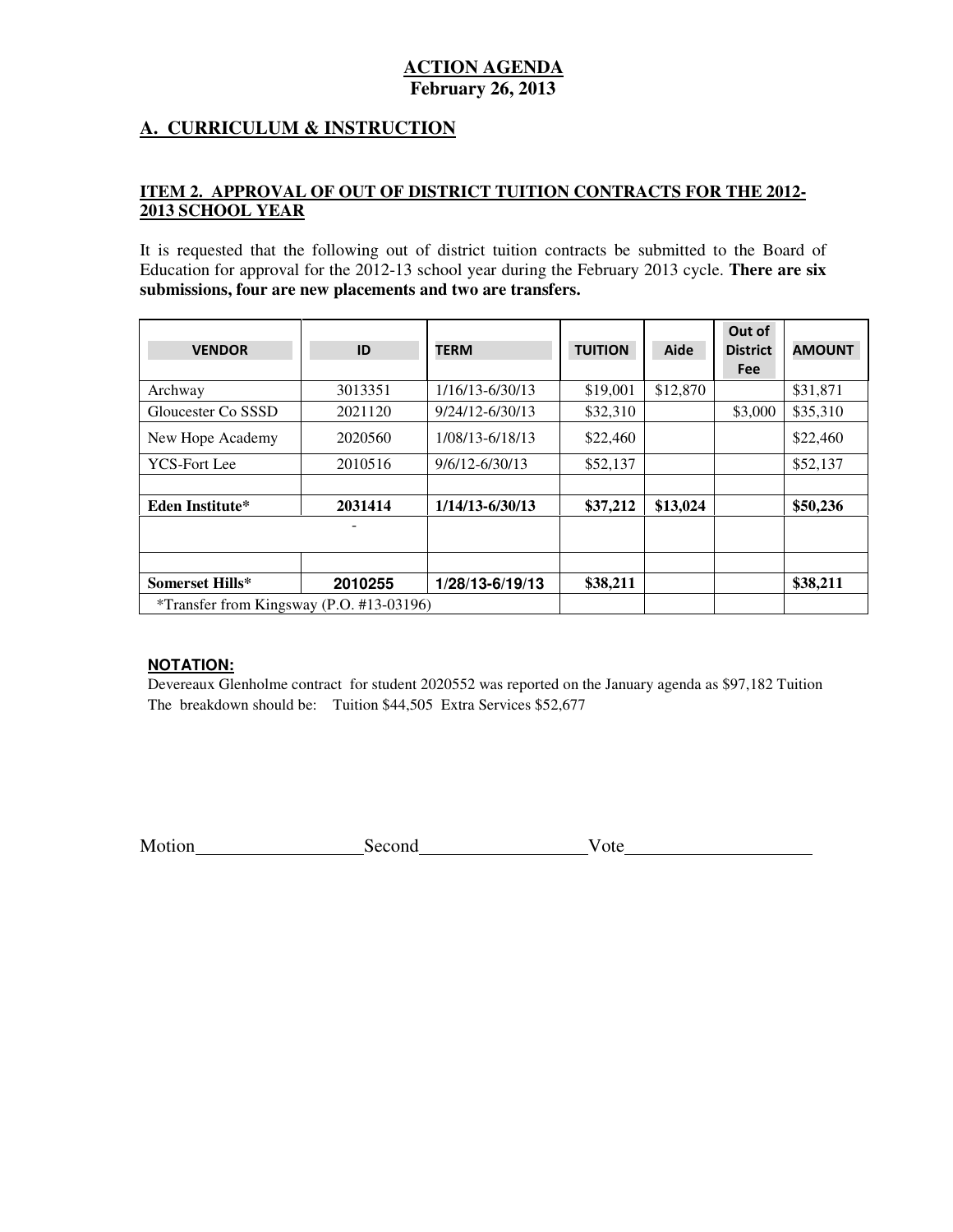#### **B. BUSINESS AND FACILITIES**

## **Board Goals**

- • **Continue to improve student achievement at all grade levels for all students and close achievement gaps where they exist.**
- **•** Create a cost-effective budget that provides for education resources as well as  **preventive maintenance and ongoing facilities improvement in all schools**
- **• Enhance communication with and outreach to internal and external stakeholders.**

# *The Superintendent recommends the following:*

- 1. Financial Reports
- 2. Resolutions
- 3. Resolution for the Award of Bids
- 4. Resolution for the Award of Transportation
- 5. Resolution for the Award of Change Orders
- 6. Acceptance of Donations
- 7. Approval of Agreement Contract for the Provision of Student Residency Investigation **Services**
- 8. Adoption of 2013-2014 Budget
- 9. Maximum Travel Expenditure

#### **ITEM 1. FINANCIAL REPORTS**

- a) BOARD SECRETARY'S CERTIFICATION AND TREASURER'S REPORT FOR DECEMBER 2012
- $b)$ LINE ITEM TRANSFER REPORTS FOR THE MONTH OF DECEMBER 2012
- $\mathbf{c})$ FOOD SERVICE OPERATING STATEMENT FOR DECEMBER 2012
- $\mathbf{d}$ SACC FINANCIAL REPORT FOR DECEMBER 2012
- e) DISBURSEMENT OF FUNDS
- f) APPROVAL OF BILL LIST

#### **ITEM 2. RESOLUTIONS**

- a) RESOLUTION AUTHORIZING CONTRACTS WITH APPROVED STATE CONTRACT VENDORS
- b) RESOLUTION AUTHORIZING THE USE OF CONTRACTS WITH APPROVED PENNSYLVANIA EDUCATION PURCHASING PROGRAM FOR MICROCOMPUTERS (PEPPM) VENDORS
- c) RESOLUTION AUTHORIZING THE USE OF CONTRACTS WITH APPROVED U. S. COMMUNITIES GOVERNMENT PURCHASING ALLIANCE NATIONAL COOP VENDORS
- d) RESOLUTION AUTHORIZING THE USE OF AWARDED VENDORS THROUGH CAMDEN COUNTY COOPERATIVE PRICING SYSTEM
- e) RESOLUTION FOR SHARED SERVICES AGREEMENT BETWEEN THE SOUTH JERSEY TECHNOLOGY PARTNERSHIP (SJTP) AND THE CHERRY HILL BOARD OF EDUCATION
- **f) RESOLUTION TO APPROVE AMENDMENT TO COMCAST CONTRACT**
- **g) RESOLUTION TO APPROVE PARENTLINK 9 SERVICE**
- **AGREEMENT WITH PARLANT TECHNOLOGY**
- **h) RESOLUTION TO APPOINT BOND COUNSEL**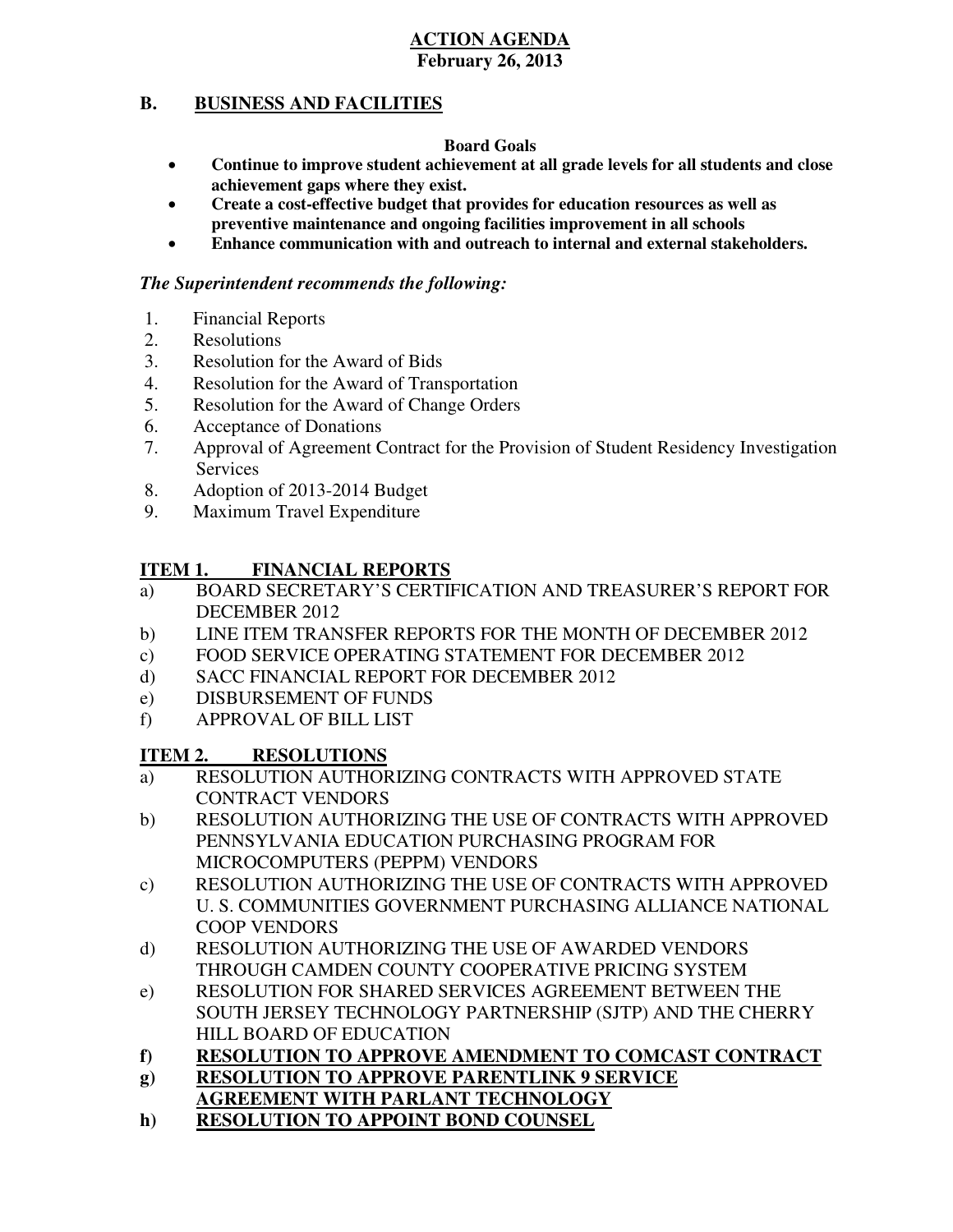#### **B. BUSINESS AND FACILITIES**

#### **ITEM 3. INTERNATION FOR THE AWARD OF BIDS**

 a) #SMSAT-021513 – SPRING 2013 MIDDLE SCHOOL ATHLETIC TRANSPORTATION (2-15-13)

#### **ITEM 4. RESOLUTION FOR THE AWARD OF TRANSPORTATION**

- a) ROUTE #BN-X BANCROFT SCHOOL, HADDONFIELD, NJ SHUTTLE
- b) ROUTE #O-RL REAL CENTER, LAUREL SPRINGS, NJ
- c) ROUTE #SJ-3X ST. JOHN OF GOD, WESTVILLE, NJ SHUTTLE WITH AIDE

#### **ITEM 5. RESOLUTION FOR THE AWARD OF CHANGE ORDERS**

 **a) #HSWDT-060112 – D-WING TOILET ROOM RENOVATIONS AND RELATED WORK AT CHERRY HILL HIGH SCHOOL WEST (6-1-12)** 

# **ITEM 6. ACCEPTANCE OF DONATIONS**

- **ITEM 7. OF STUDENT RESIDENCY INVESTIGATION SERVICES**  APPROVAL OF AGREEMENT/CONTRACT FOR THE PROVISION **("Services")**
- **ITEM 8 IMPRODE ADOPTION OF 2013-2014 BUDGET**
- **ITEM 9. MAXIMUM TRAVEL EXPENDITURE**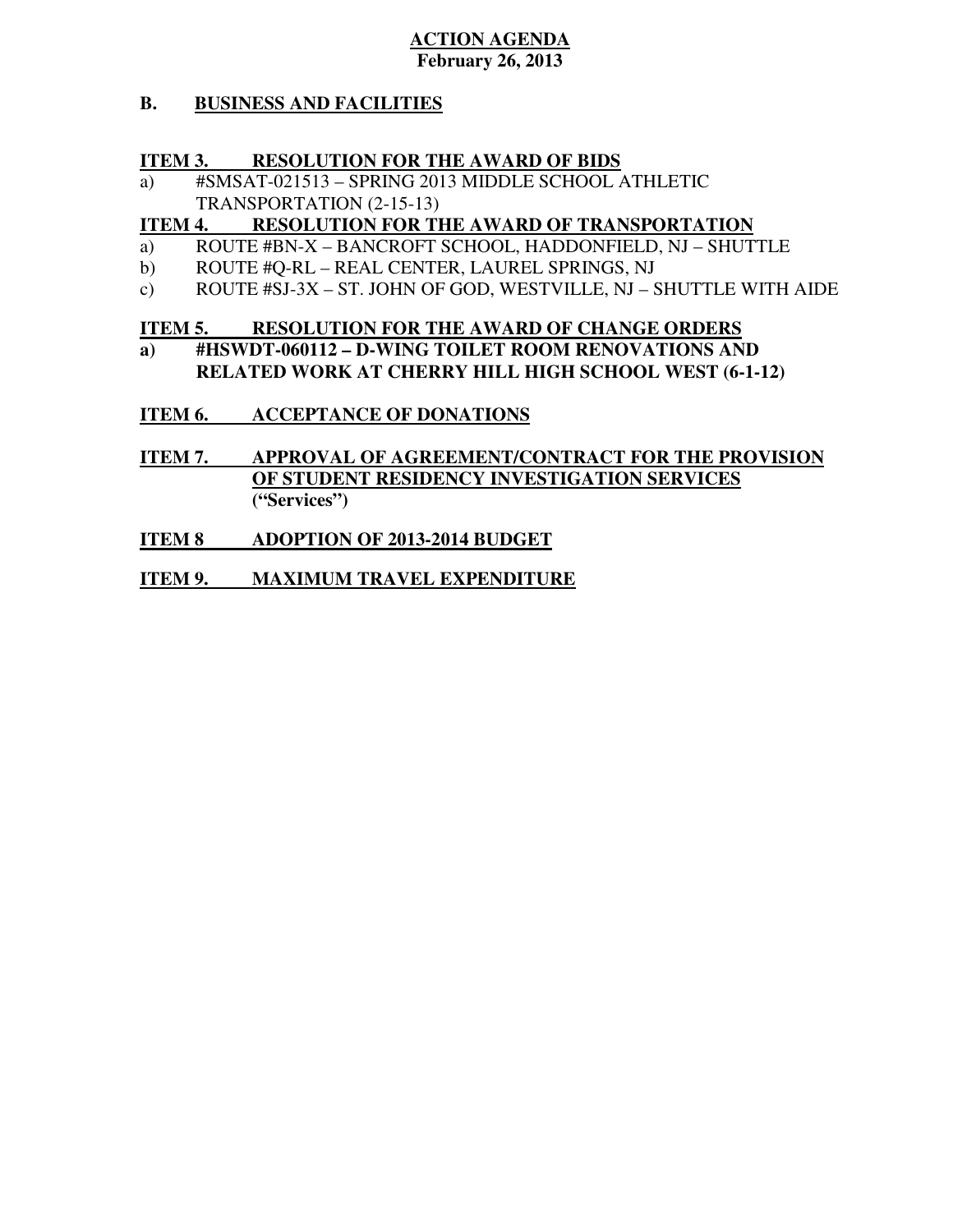#### **B. B. BUSINESS AND FACILITIES**

## *The Superintendent recommends the following:*

#### **ITEM 1. FINANCIAL REPORTS**

# a) BOARD SECRETARY'S CERTIFICATION AND TREASURER'S REPORT FOR DECEMBER 2012

 Pursuant to N.J.A.C. 6A:23A-16.10 (c) 3, I certify that as of December 31, 2012 no budgetary line item account has obligations and payments (contractual orders) which in total exceed the amount appropriated by the Cherry Hill Board of Education pursuant to N.J.S.A. 18A:22-8.1 and N.J.S.A. 18A:22-8.2 and no budgetary line item account has been overexpended in violation of N.J.A.C.  $6:23-2.12$  (a) 1.

 Pursuant to N.J.A.C. 6A:23A-16.10 (c) 4, the Cherry Hill Board of Education certifies that as of December 31, 2012 and after review of the Secretary's Monthly Financial Report and the Treasurer's Monthly Financial Report and upon consultation with the appropriate district officials, to the best of the Boards<sup>?</sup> knowledge, no major account or fund has been over-expended in violation of N.J.A.C. 6A:23A-16.10 (a) 1 and that sufficient funds are available to meet the district's financial obligations for the remainder of the fiscal year.

#### $b)$ LINE ITEM TRANSFER REPORTS FOR THE MONTH OF DECEMBER 2012

 It is recommended that the 2012/2013 Budget be revised by the transfer of funds between line items as listed on the monthly transfer report. (Systems 3000 transfer report).

#### $c)$ FOOD SERVICE OPERATING STATEMENT FOR DECEMBER 2012

 It is recommended that the Operating Statement for Cherry Hill Food Services for the months ending December, 2012 be accepted as submitted.

#### $\mathbf{d}$ SACC FINANCIAL REPORT FOR DECEMBER 2012

 It is recommended that the Financial Report for the Cherry Hill School Age Child Care Program for the months of December 2012 be accepted as submitted.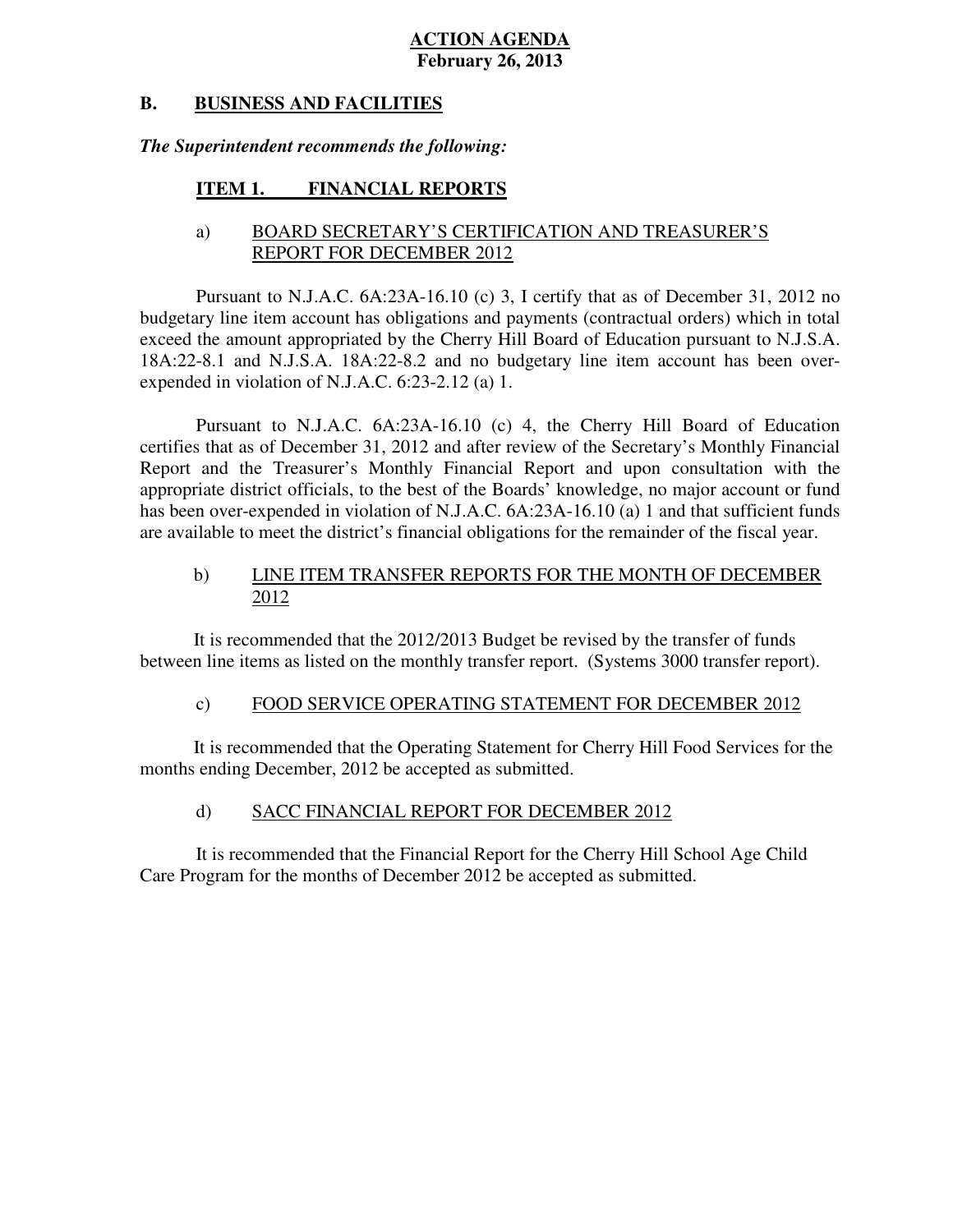#### **B. B. BUSINESS AND FACILITIES**

## **ITEM 1. FINANCIAL REPORTS**

# e) DISBURSEMENT OF FUNDS

| <b>FUND</b>    | <b>AMOUNT</b>  | <b>REPORT DATED</b>                    |
|----------------|----------------|----------------------------------------|
| Payroll & FICA | \$9,323,152.07 | Payroll Dates: 2/1/2013 &<br>2/15/2013 |
| SACC           | \$22,634.95    | 1/24/2013 thru 2/19/2013               |
| Food Service   | \$381,296.74   | 2/26/2013                              |
| Grand Total    | \$9,727,083.76 |                                        |

# f) APPROVAL OF BILL LIST

 $$2,601,216.06$  be approved as submitted. It is recommended that the Bill List dated February 26, 2013 in the amount of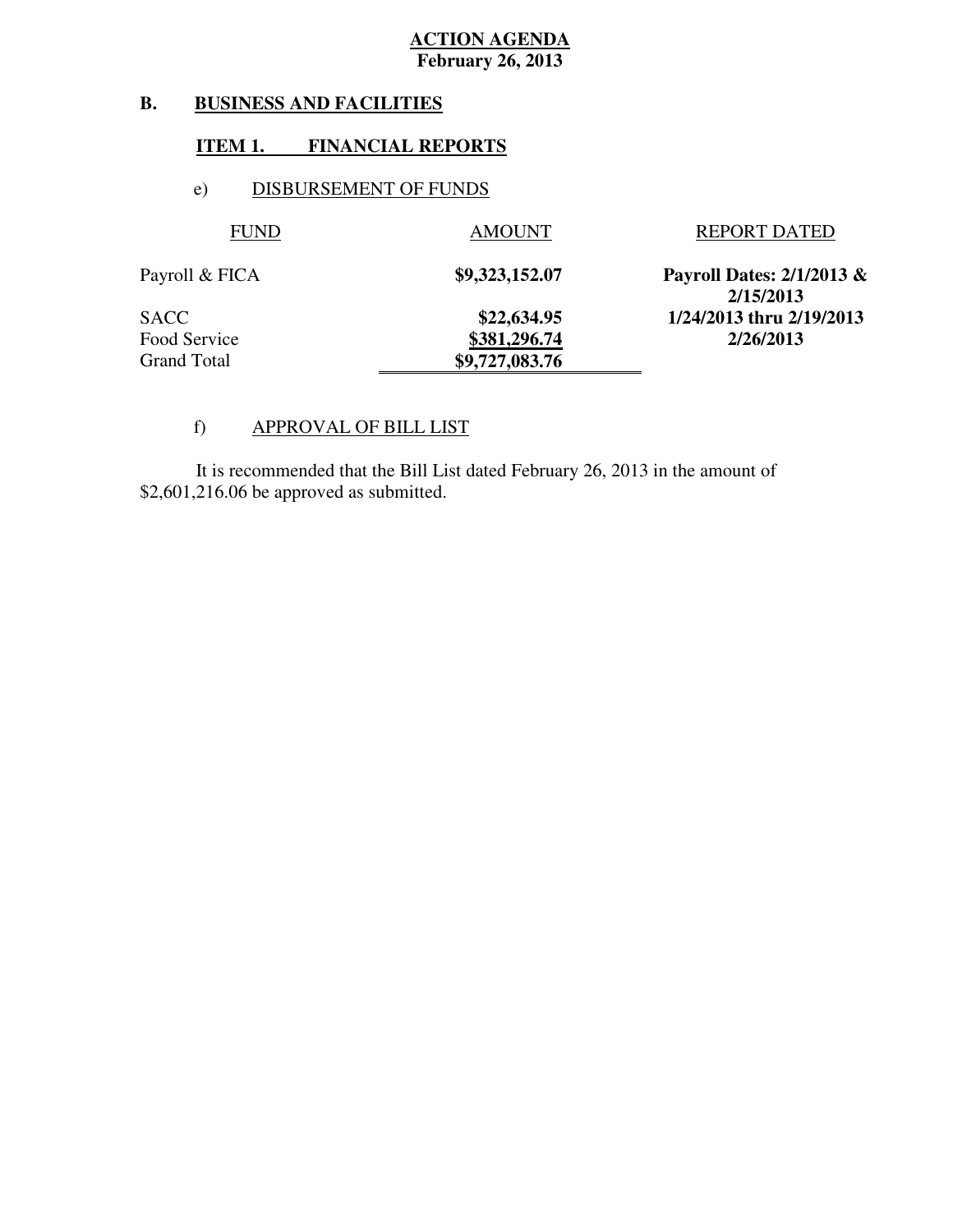#### **B. BUSINESS AND FACILITIES**

# **ITEM 2. RESOLUTIONS**

# a) RESOLUTION AUTHORIZING CONTRACTS WITH APPROVED STATE CONTRACT VENDORS

 WHEREAS, the Cherry Hill Board of Education, pursuant to N.J.S.A. 18A:18A-10a and N.J.A.C. 5:34-7.29(c), may by resolution and without advertising for bids, purchase any goods or services under the State of New Jersey Cooperative Purchasing Program for any State Contracts entered into on behalf of the State by the Division of Purchase and Property in the Department of the Treasury; and

 WHEREAS, the Cherry Hill Board of Education has the need on a timely basis to purchase goods and services utilizing State Contracts; and

 WHEREAS, the Cherry Hill Board of Education may enter into contracts with the referenced State Contract Vendors through this resolution and properly executed contracts, which shall be subject to all the conditions applicable to the current State Contracts.

 NOW, THEREFORE, BE IT RESOLVED, the Cherry Hill Board of Education authorizes the Purchasing Agent to purchase certain goods or services from those approved New Jersey State Contract Vendors as listed below for the 2012/2013 school year pursuant to all conditions of the individual State Contracts; and

 certify to the availability of sufficient funds prior to the expenditure of funds for such goods or services; and BE IT FURTHER RESOLVED, that James J. Devereaux, Board Secretary shall

 Cherry Hill Board of Education and the referenced State Contract Vendors not to exceed the amounts stated shall be as follows: BE IT FURTHER RESOLVED, that the expiration date of the contracts between the

| Contract<br>Number | Vendor                   | Commodity/Service                                                        | New Jersey State<br>Contract<br><b>Expiration Date</b> | Amount Not to<br>Exceed |
|--------------------|--------------------------|--------------------------------------------------------------------------|--------------------------------------------------------|-------------------------|
| A75181             | <b>Fairlite Electric</b> | Electrical equipment and<br>supplies (bulbs)                             | $3 - 31 - 13$                                          | \$5,000                 |
| A83453             | GovDeals Inc.            | Auctioneering services:<br>internet auctions to sell<br>surplus property | $1 - 28 - 16$                                          | 25,000                  |
| A82583             | <b>Verizon Wireless</b>  | <b>Wireless devices and</b><br>services                                  | $1 - 31 - 17$                                          | 50,000                  |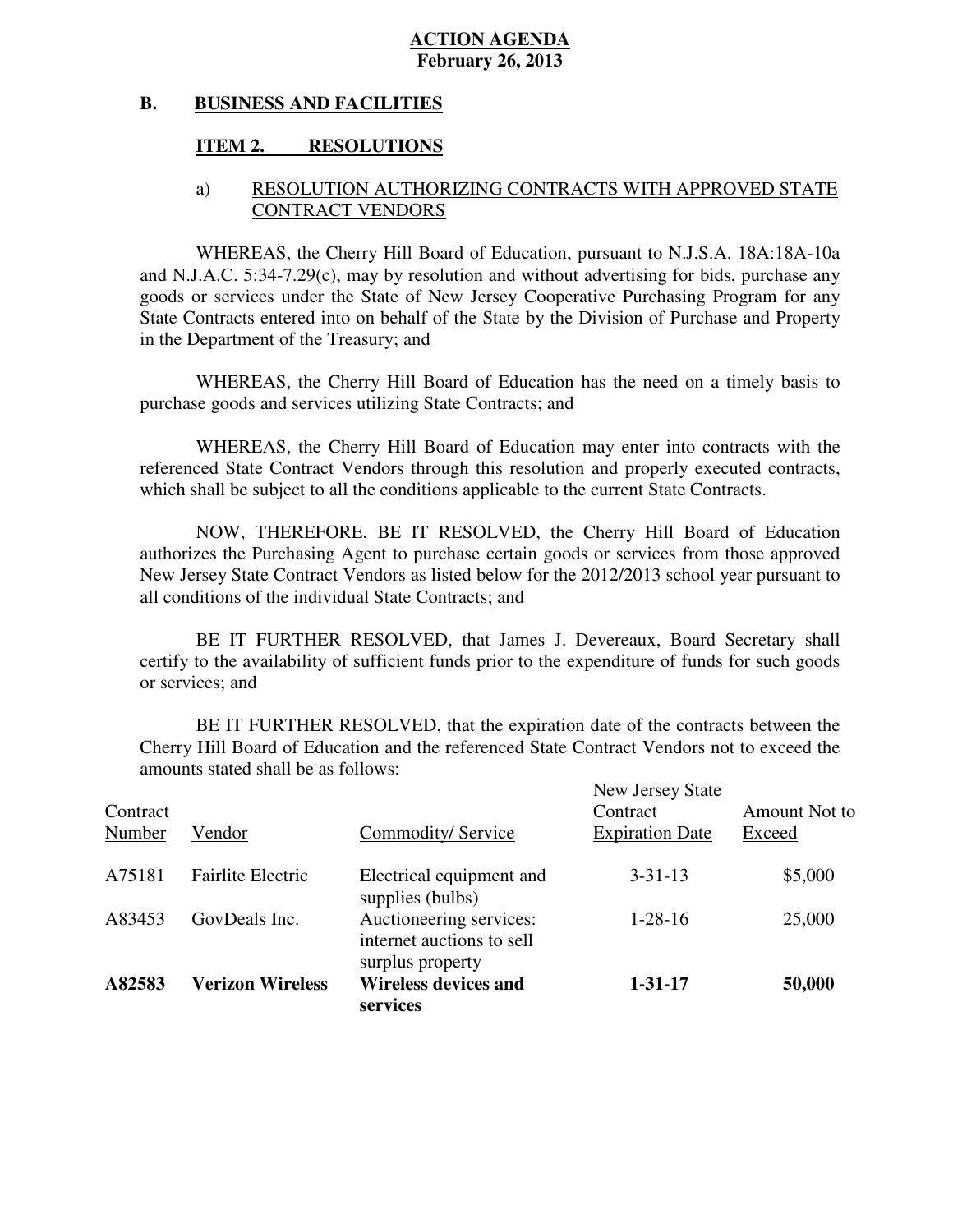#### **B. BUSINESS AND FACILITIES**

#### **ITEM 2. RESOLUTIONS**

# b) RESOLUTION AUTHORIZING THE USE OF CONTRACTS WITH APPROVED PENNSYLVANIA EDUCATION PURCHASING PROGRAM FOR MICROCOMPUTERS (PEPPM) VENDORS

WHEREAS, the Cherry Hill Board of Education, pursuant to P.L.2011.c.139: N.J.S.A. 18A:18A-*et.seq.* and N.J.A.C. 5:34-7.29(c) and per Local Finance Notice No. LFN 2011-35, may by resolution and without advertising for bids, purchase any goods under the PEPPM National Contract Program for any national and/or regional cooperative entered into on behalf of the State by the Division of Purchase and Property in the Department of the Treasury; and

 WHEREAS, the Cherry Hill Board of Education has the need on a timely basis to purchase goods utilizing the PEPPM National Contract Program; and

 WHEREAS, the Cherry Hill Board of Education may enter into contracts with the referenced PEPPM National Contract Program Vendors through this resolution and properly executed contracts, which shall be subject to all the conditions applicable to the current PEPPM National Contract Program which expires December 31, 2013.

 NOW, THEREFORE, BE IT RESOLVED, the Cherry Hill Board of Education authorizes the Purchasing Agent to purchase certain goods from those approved PEPPM National Contract Program Vendors as listed below for the 2012/2013 school year pursuant to all conditions of the individual bids for awarded technology product lines; and

 certify to the availability of sufficient funds prior to the expenditure of funds for such goods; and BE IT FURTHER RESOLVED, that James J. Devereaux, Board Secretary shall

 Cherry Hill Board of Education and the referenced PEPPM National Contract Program Vendors not to exceed the amounts stated shall be as follows: BE IT FURTHER RESOLVED, that the expiration date of the contracts between the

| Contract<br>Number | Vendor                    | Commodity/Service | Amount Not to<br>Exceed |
|--------------------|---------------------------|-------------------|-------------------------|
|                    |                           |                   |                         |
| 524104             | ePlus Technology,<br>Inc. | Barrarcuda        | \$200,000               |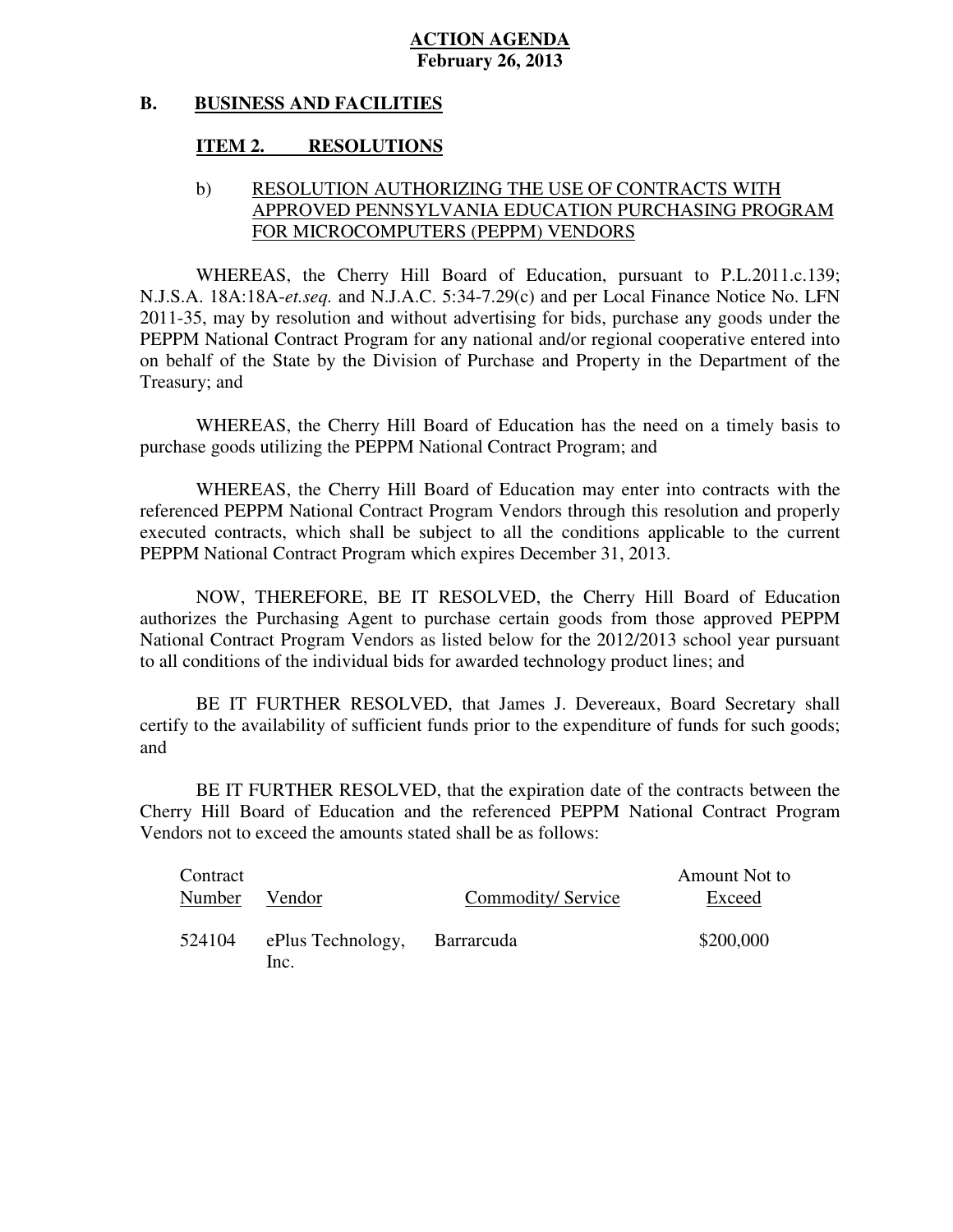#### **B. BUSINESS AND FACILITIES**

#### **ITEM 2. RESOLUTIONS**

# APPROVED U. S. COMMUNITIES GOVERNMENT PURCHASING ALLIANCE NATIONAL COOP VENDORS c) RESOLUTION AUTHORIZING THE USE OF CONTRACTS WITH

WHEREAS, the Cherry Hill Board of Education, pursuant to P.L.2011.c.139: N.J.S.A. 18A:18A-*et.seq.* and N.J.A.C. 5:34-7.29(c) and per Local Finance Notice No. LFN 2011-35, may by resolution and without advertising for bids, purchase any goods under the U. S. Communities Government Purchasing Alliance National Coop for any national and/or regional cooperative entered into on behalf of the State by the Division of Purchase and Property in the Department of the Treasury; and

 WHEREAS, the Cherry Hill Board of Education has the need on a timely basis to purchase goods and services utilizing the U. S. Communities Government Purchasing Alliance National Coop; and

 WHEREAS, the Cherry Hill Board of Education may enter into contracts with the referenced U. S. Communities Government Purchasing Alliance National Coop vendors through this resolution and properly executed contracts, which shall be subject to all the conditions applicable to the current U. S. Communities Government Purchasing Alliance National Coop which expires December 31, 2015.

 NOW, THEREFORE, BE IT RESOLVED, the Cherry Hill Board of Education authorizes the Purchasing Agent to purchase certain goods from those approved U. S. Communities Government Purchasing Alliance National Coop Vendors as listed below for the 2012/2013 school year pursuant to all conditions of the bid awarded product lines; and

 certify to the availability of sufficient funds prior to the expenditure of funds for such goods; and BE IT FURTHER RESOLVED, that James J. Devereaux, Board Secretary shall

 Cherry Hill Board of Education and the referenced U. S. Communities Government Purchasing Alliance National Coop Vendors not to exceed the amounts stated shall be as BE IT FURTHER RESOLVED, that the expiration date of the contracts between the follows:

| Agreement<br>Number | <b>Lead Agency</b>                       | Vendor | Commodity/Service                                                                               | <b>Amount Not</b><br>to Exceed |
|---------------------|------------------------------------------|--------|-------------------------------------------------------------------------------------------------|--------------------------------|
| $12 - 22$           | Fresno Unified<br><b>School District</b> | Amsan  | Cleaning supplies,<br>equipment and<br>custodial related<br>products, services<br>and solutions | \$100,000                      |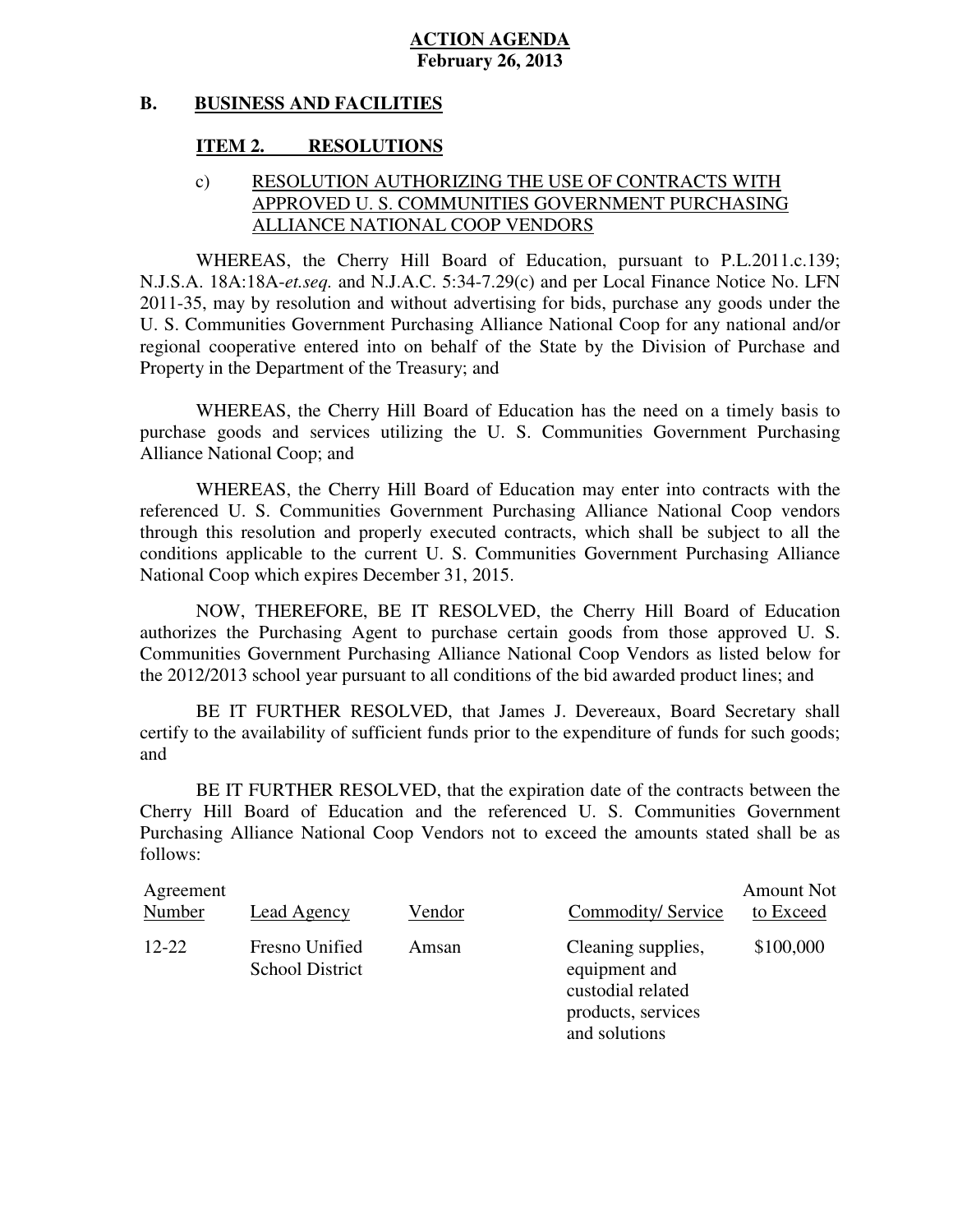#### **B. BUSINESS AND FACILITIES**

# **ITEM 2. RESOLUTIONS**

# d) RESOLUTION AUTHORIZING THE USE OF AWARDED VENDORS THROUGH CAMDEN COUNTY COOPERATIVE PRICING SYSTEM

 WHEREAS, the State of New Jersey has encouraged school districts to cooperatively purchase supplies and/or services; and

 WHEREAS, Camden County Cooperative Pricing System provides a list of vendors who have been awarded bids through their open bid process; and

 WHEREAS, the Cherry Hill Board of Education in an effort to save taxpayers money through efficient and cost effective purchasing has entered into an agreement with the Camden County Cooperative Pricing System to participate in the cooperative bids for supplies and services:

 NOW, THEREFORE, BE IT RESOLVED that the Cherry Hill Board of Education approve the following vendor that has been awarded a first renewal on Bid #A-51 through the Camden County Cooperative Pricing System, said bid expires January 31, 2014.

OFFICE SUPPLIES – BID #A-51

Office Basics, Boothwyn, PA

# e) RESOLUTION FOR SHARED SERVICES AGREEMENT BETWEEN THE SOUTH JERSEY TECHNOLOGY PARTNERSHIP (SJTP) AND THE CHERRY HILL BOARD OF EDUCATION

 RESOLVED, that the Cherry Hill Board of Education hereby approves the Shared Services Agreement between the Board and the South Jersey Technology Partnership (SJTP) for technology equipment.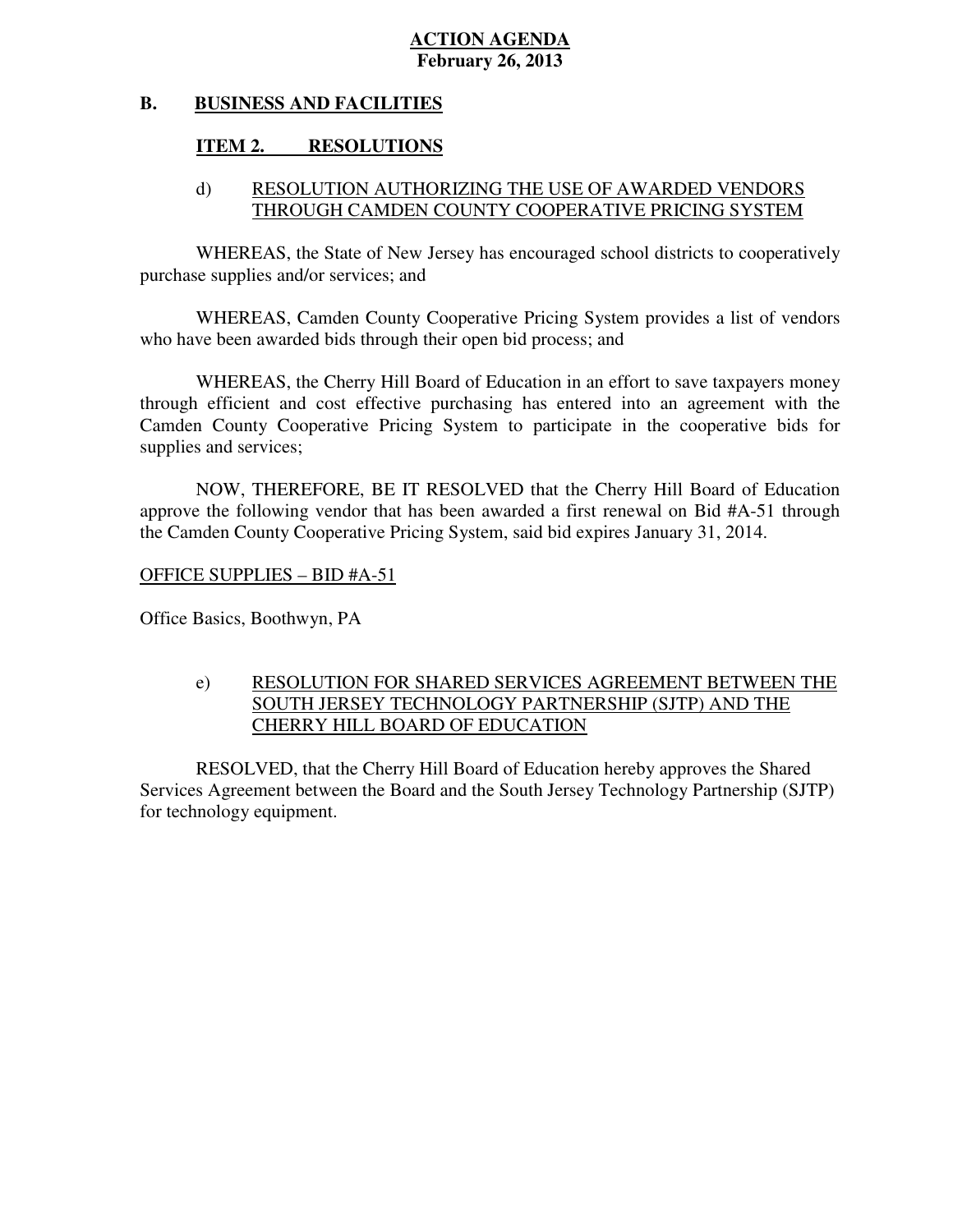#### **B. BUSINESS AND FACILITIES**

#### **ITEM 2. RESOLUTIONS**

# **f) RESOLUTION TO APPROVE AMENDMENT TO COMCAST CONTRACT**

 **Resolved, that the Cherry Hill Board of Education approve the Fourth Amendment to Network Services Agreement No. PA-15011-111108 with Comcast Business Communications, LLC, on file in the office of the Assistant Superintendent- Business, and ratifies the execution of the Amendment by the Assistant Superintendent- Business on behalf of the Board. (PO 13-00149)** 

# **g) RESOLUTION TO APPROVE PARENTLINK 9 SERVICE AGREEMENT WITH PARLANT TECHNOLOGY**

 **Resolved, that the Cherry Hill Board of Education approve the ParentLink 9 Service Agreement with Parlant Technology d/b/a ParentLink for the provision of ParentLink 9 software-as-a- service messaging application, and authorizes its President or Assistant Superintendent-Business to execute same on behalf of the Board. (PO 13-06651)** 

# **h) RESOLUTION TO APPROVE BOND COUNSEL**

 **RESOLUTION WILL BE READY FOR ACTION MEETING.**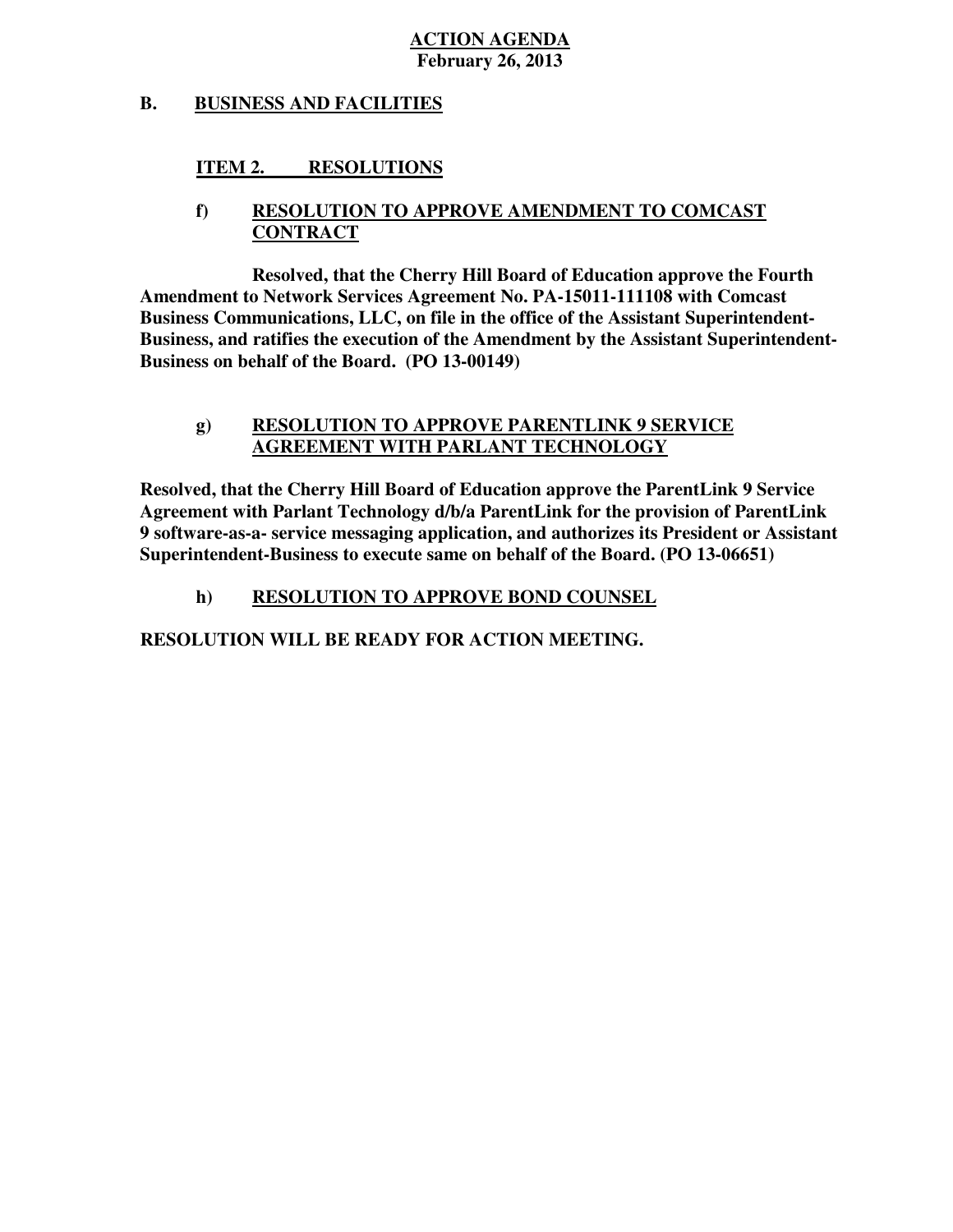#### **B. BUSINESS AND FACILITIES**

#### **ITEM 3. RESOLUTION FOR THE AWARD OF BIDS**

# a) #SMSAT-021513 – SPRING 2013 MIDDLE SCHOOL ATHLETIC TRANSPORTATION (2-15-13)

# **INFORMATION:**

 **Specifications for the procurement of a vendor to provide fifty-seven (57) line items of spring athletic transportation for the middle schools were advertised and solicited with the following results.** 

| <b>BIDDER</b>                                | <b>LINE ITEMS</b> | <b>BID TOTAL</b> |
|----------------------------------------------|-------------------|------------------|
| Hillman's Bus Service, Inc., West Berlin, NJ | 12                | \$4,245.00       |
| First Student, Inc., Berlin, NJ              | 57                | 22,465.00        |

## **RECOMMENDATION:**

 **It is recommended that fifty-seven (57) lines from BID #SMSAT-021513 – SPRING 2013 MIDDLE SCHOOL ATHLETIC TRANSPORTATION be awarded as follows based on the lowest responsive and responsible bidder.** 

| <b>BIDDER</b>                                                | <b>LINE ITEMS</b> | <b>BID AWARD</b> |
|--------------------------------------------------------------|-------------------|------------------|
| <b>BECK MIDDLE SCHOOL</b>                                    |                   |                  |
| Hillman's Bus Service, Inc., West Berlin, NJ<br>PO #13-07085 | $\overline{2}$    | \$651.00         |
| First Student, Inc., Berlin, NJ<br>PO #13-07086              | 16                | 6,020.00         |
| Account Code: 11 000 270 512 40 2500                         |                   |                  |
| <b>CARUSI MIDDLE SCHOOL</b>                                  |                   |                  |
| Hillman's Bus Service, Inc., West Berlin, NJ<br>PO#13-07087  | $\overline{2}$    | \$454.00         |
| <b>First Student, Inc., Berlin, NJ</b><br>PO #13-07088       | 16                | 6,015.00         |
| Account Code: 11 000 270 512 45 2500                         |                   |                  |
| <b>ROSA MIDDLE SCHOOL</b>                                    |                   |                  |
| Hillman's Bus Service, Inc., West Berlin, NJ<br>PO#13-07089  | 2                 | 868.00           |
| First Student, Inc., Berlin, NJ<br>PO #13-07090              | <u>19</u>         | 8,060.00         |
| Account Code: 11 000 270 512 48 2500                         | 57                | \$22,068.00      |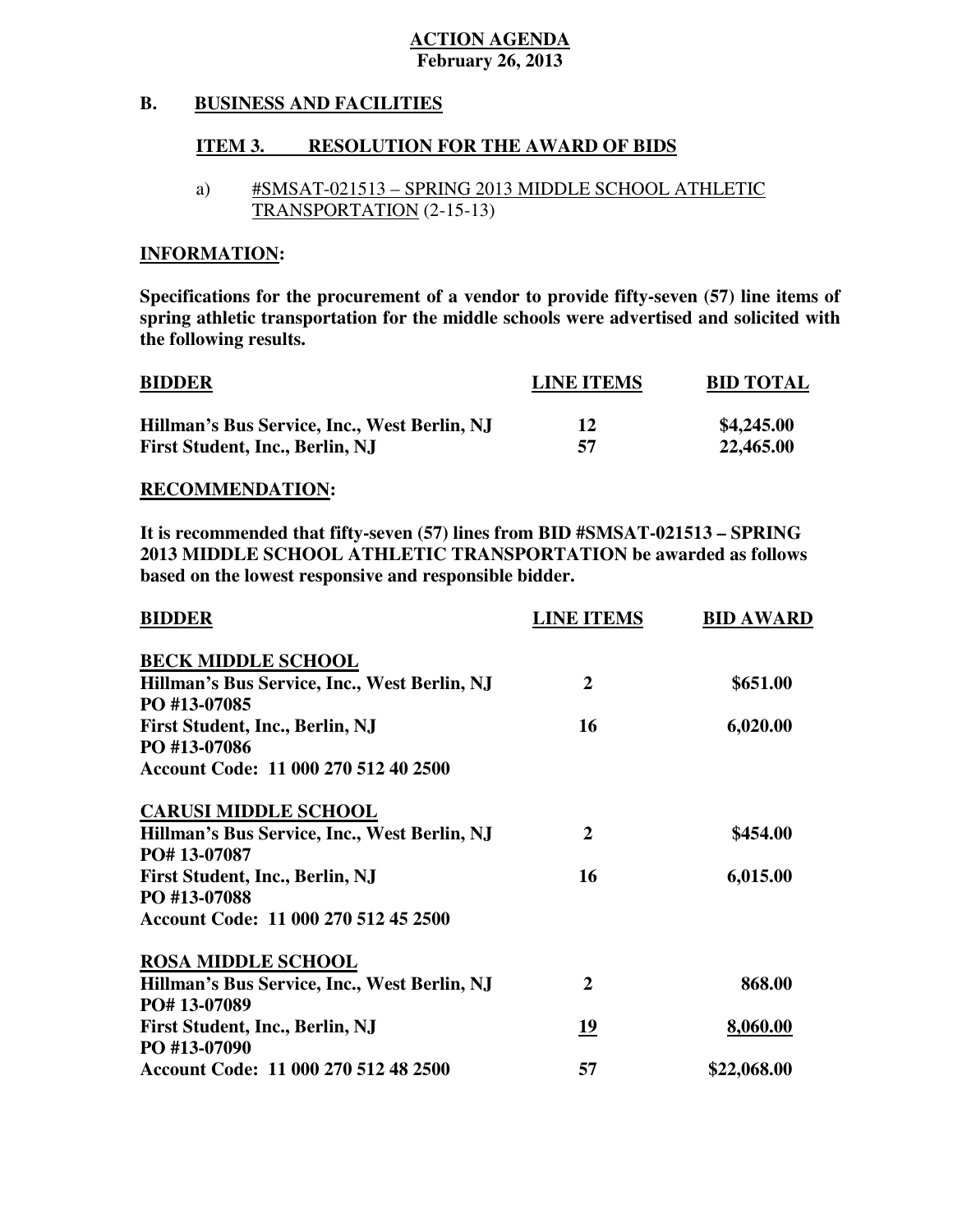#### **B. BUSINESS AND FACILITIES**

#### **ITEM 4. RESOLUTION FOR THE AWARD OF TRANSPORTATION**

# a) ROUTE #BN-X – BANCROFT SCHOOL, HADDONFIELD, NJ – SHUTTLE

## **RECOMMENDATION:**

 It is recommended that prior administrative approval be ratified for T&L Transportation, Inc. to transport (1) one classified student on a shuttle from Laurel Lanes Bowling, Maple Shade to home as listed below.

 Route: BN-X School: Bancroft, Haddonfield Company: T&L Transportation, Inc. Original Route: BN-2 Original Bid: # 4698 Date(s): January15-April 9 (Tuesdays only) Cost per diem: \$75.00 Total  $\overline{\text{\textsterling}}$  of days: (12) Twelve Total Cost: \$900.00

 Account Code: 11-000-270-514-83-0001 PO#13-06540

# b) ROUTE #O-RL – REAL CENTER, LAUREL SPRINGS, NJ

# **RECOMMENDATION:**

 Quotes were solicited by the Transportation Department with the low quote coming from Hillman Bus Service, Inc. It is recommended that prior administrative approval be ratified to grant Hillman Bus Service, Inc. to transport (1) one classified student to/from Real Center, Laurel Springs, NJ as listed below.

 Route: Q-RL School: Real Center, Laurel Springs Company: Hillman Bus Service, Inc. Date(s): 2/6/13-6/18/13 Cost per diem: \$132.00 Cost per diem: \$132.00 Total  $\#$  of days: (88) Eighty eight Total Cost: \$11,616.00

 Account Code: 11-000-270-514-83-0001 PO#13-06645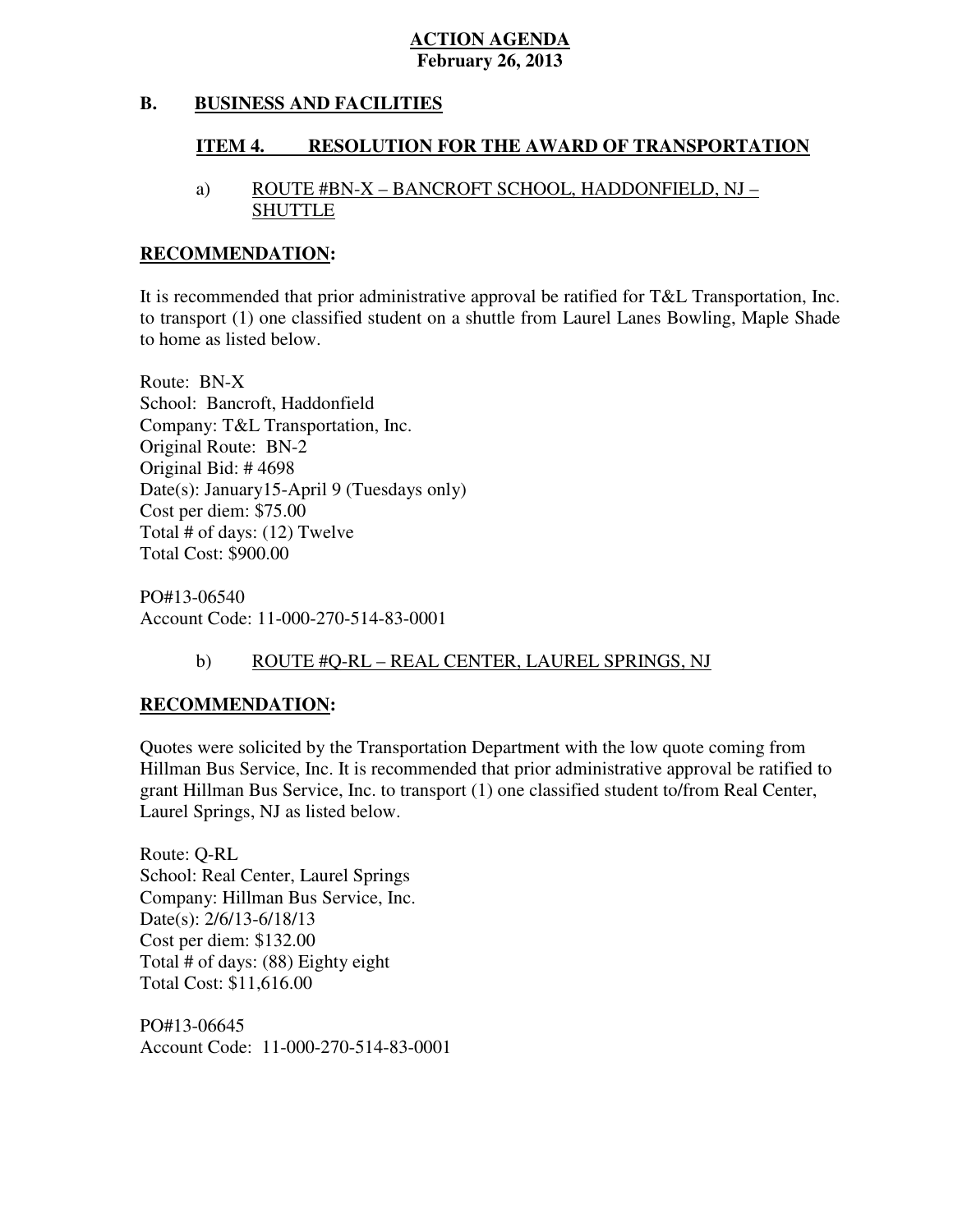#### **B. BUSINESS AND FACILITIES**

#### **ITEM 4. RESOLUTION FOR THE AWARD OF TRANSPORTATION**

# c) ROUTE #SJ-3X – ST. JOHN OF GOD, WESTVILLE, NJ – SHUTTLE WITH AIDE

## **RECOMMENDATION:**

 It is recommended that prior administrative approval be ratified for McGough Bus Company, Inc. to transport (1) one classified student on a shuttle with an aide from school to home as listed below.

 Route: SJ-3X School: St. John of God, Westville Company: McGough Bus Company, Inc. Original Route: SJ-1 Original Bid: #5222 Date(s): Wednesday's only-2/20, 2/27, 3/6, 3/13, 3/20, 3/27 Cost per diem: \$85.00 Aide cost: \$20.00 Total # of days: (6) Six days Total Cost: \$630.00

 Account Code: 11-000-270-514-83-0001 PO#13-06647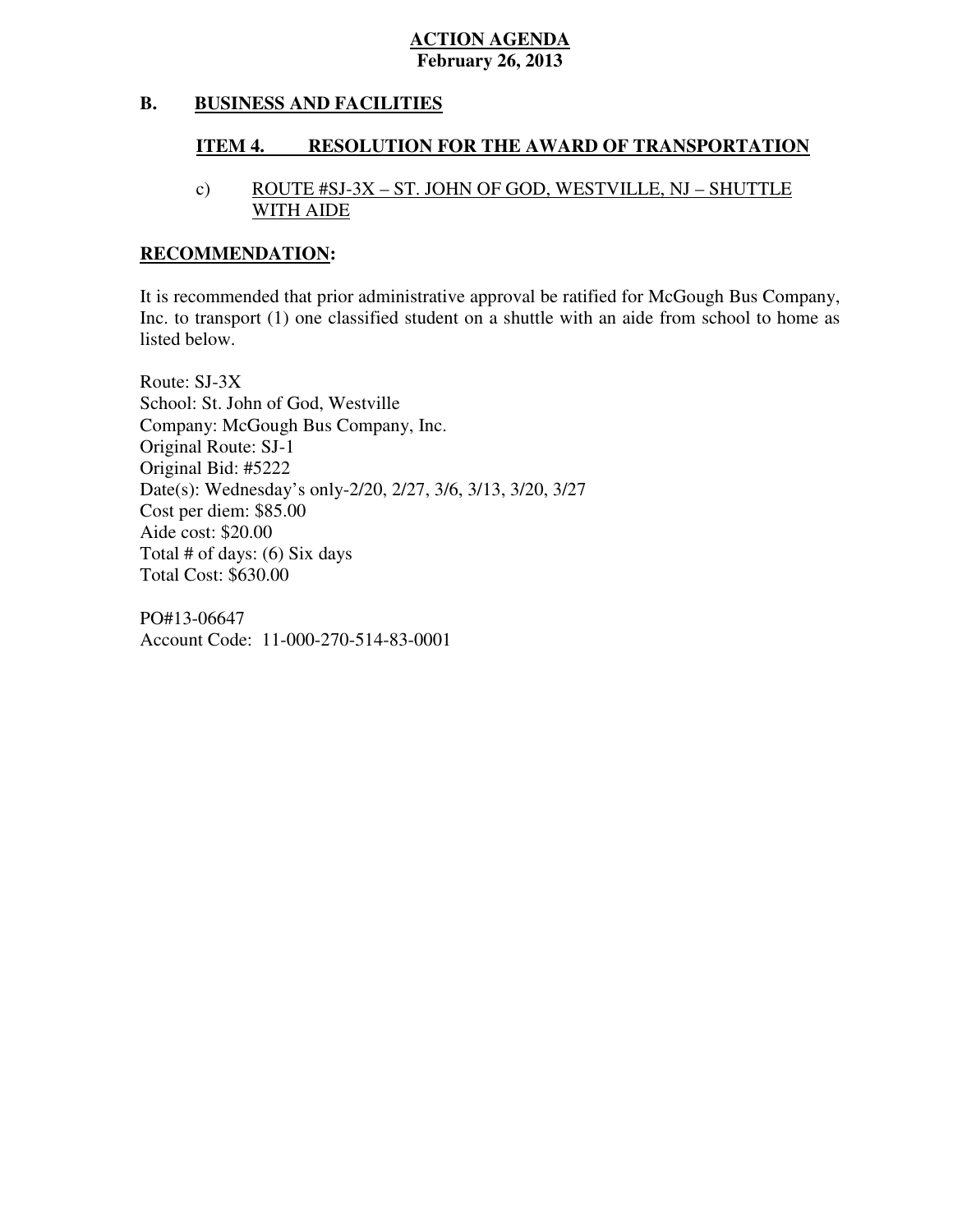#### **B. BUSINESS AND FACILITIES**

#### **ITEM 5. RESOLUTION FOR THE AWARD OF CHANGE ORDERS**

## **a) #HSWDT-060112 – D-WING TOILET ROOM RENOVATIONS AND RELATED WORK AT CHERRY HILL HIGH SCHOOL WEST (6-1-12)**

## **INFORMATION:**

 **Board approval is requested for Change Order 001 to be issued to W. J. Gross, Inc., Sewell, NJ to provide two-pole circuit breakers (add \$1,450.65) on the first and second floors at High School West.** 

## **RECOMMENDATION:**

 **It is recommended that Change Order 001 to provide two-pole circuit breakers on the first and second floors at High School West (add \$1,450.65) be issued to W. J. Gross, Inc., Sewell, NJ.** 

 **PO #13-07049 Account Code: 12 000 400 450 55 8053**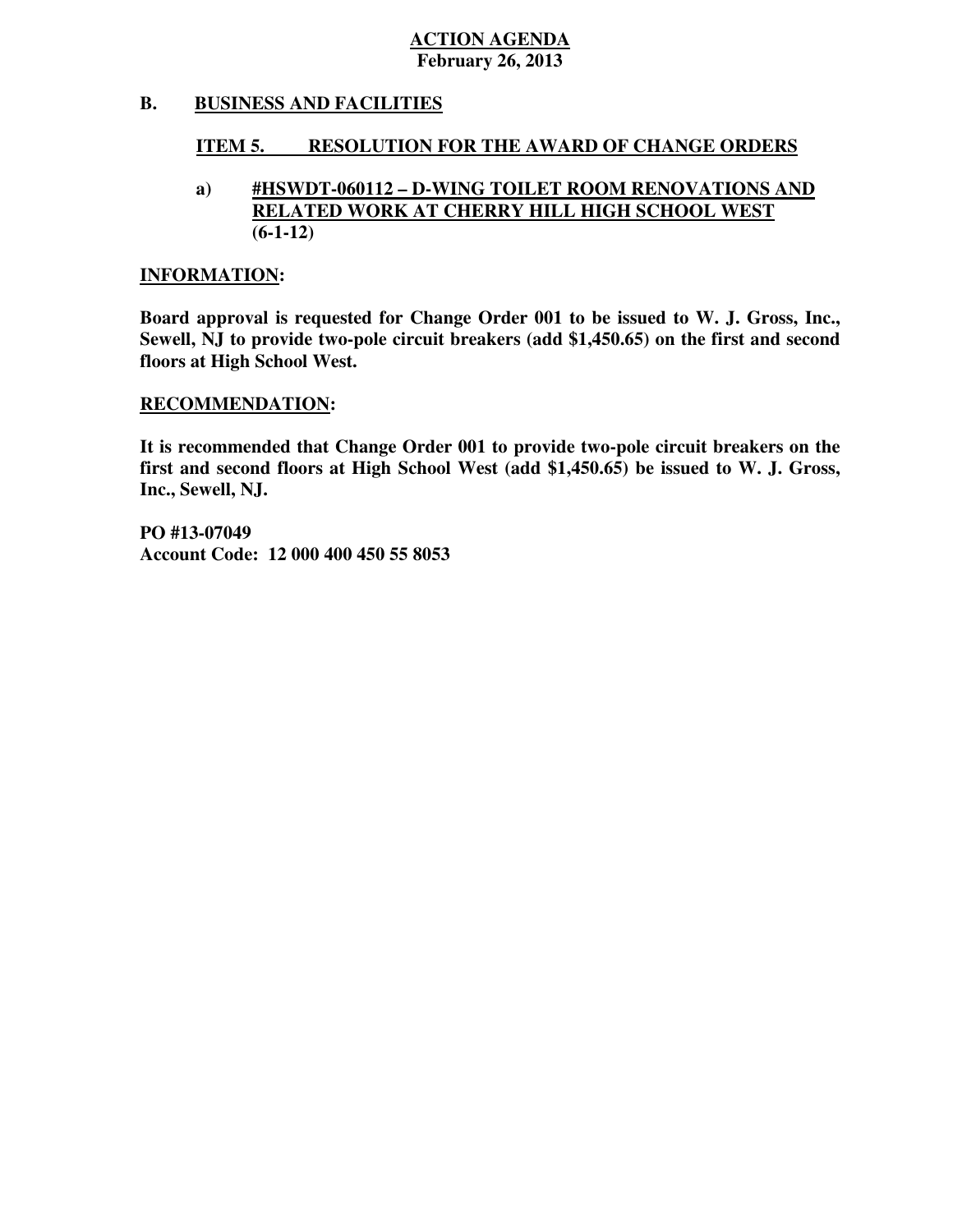#### **B. B. BUSINESS AND FACILITIES**

## **ITEM 6. ACCEPTANCE OF DONATIONS**

| <b>SCHOOL</b>                  | <b>DONATION</b>                                                                                             | <b>GROUP</b><br><b>OFFERING</b><br><b>DONATION</b> | <b>VALUE</b> |
|--------------------------------|-------------------------------------------------------------------------------------------------------------|----------------------------------------------------|--------------|
| Mann ES                        | Logo Carpet $(\$500);$ 6<br>Murals & Graphics for All<br>Purpose Room $(\$2,975)$ &<br>Installation (\$500) | Mann PTA                                           | \$4,470      |
| Carusi MS                      | Grant for iPods previously<br>approved - Changed to<br>iPads                                                | Cherry Hill<br>Education<br>Foundation             | \$4,579.95   |
| Beck, Carusi, &<br>Rosa MS     | 3000 baskets (1000/school);<br>3 carts; (1 per school);<br>6 lids for cans (2 per school)                   | Cherry Hill<br>Education<br>Foundation*            | \$4,346      |
| <b>Barton ES</b>               | Non-Fiction Reading in the<br>Classroom                                                                     | Cherry Hill<br>Education<br>Foundation*            | \$1,695      |
| Cooper ES                      | Technology Integration -<br>Projector and Laptops                                                           | Cherry Hill<br>Education<br>Foundation*            | \$5,000      |
| Knight ES                      | Poetry Open Mic<br>(Microphones and Books)                                                                  | Cherry Hill<br>Education<br>Foundation*            | \$1,275      |
| Paine ES                       | Reading Incentive Race -<br>Field Trip to Camden<br>Aquarium                                                | Cherry Hill<br>Education<br>Foundation*            | \$900        |
| Sharp /<br><b>Woodcrest ES</b> | "Battle of the Books"                                                                                       | Cherry Hill<br>Education<br>Foundation*            | \$1,237      |

Cherry Hill Education Foundation Grants are monetary.

\*Unexpended funds will be returned to Cherry Hill Education Foundation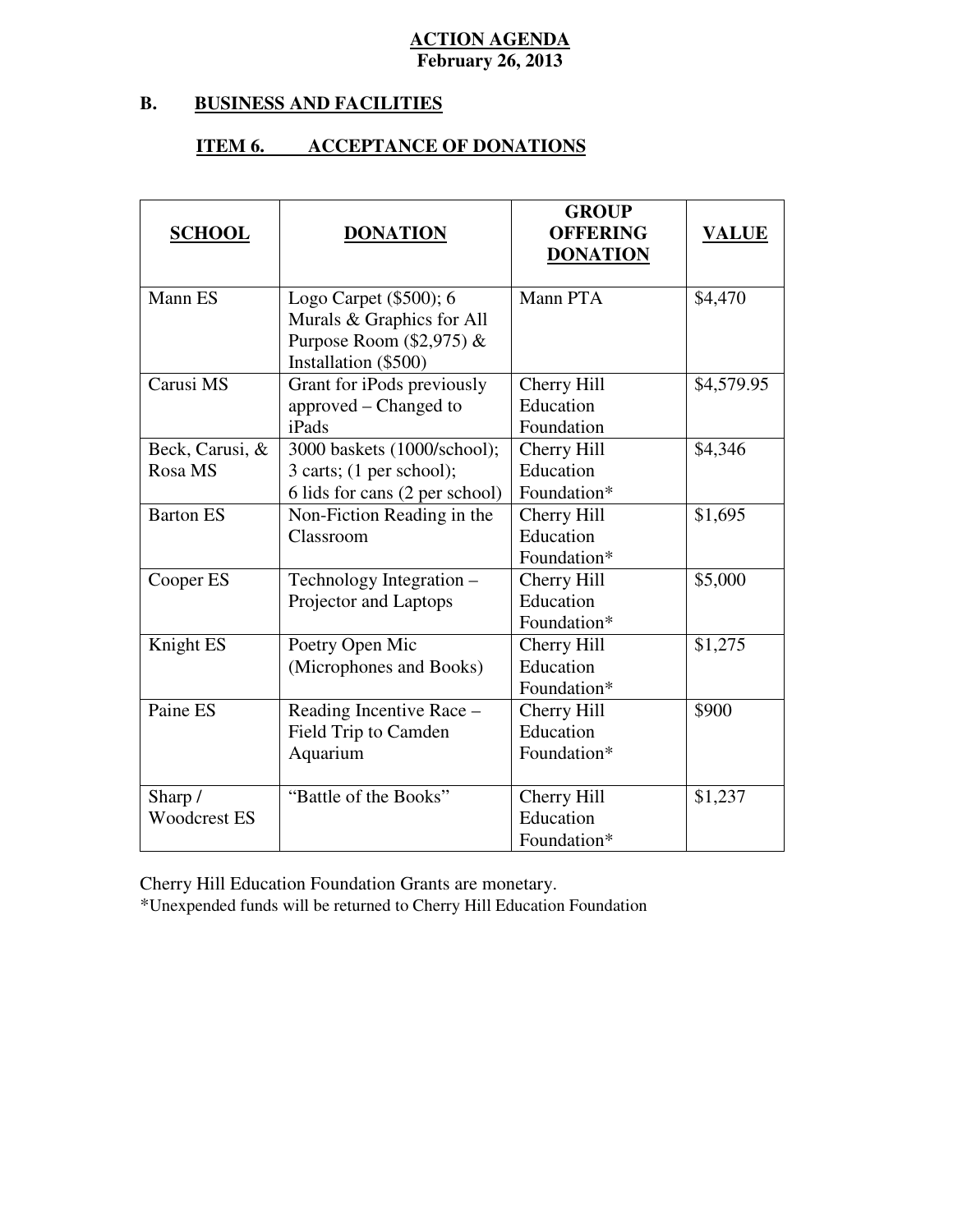#### **B. B. BUSINESS AND FACILITIES**

## **ITEM 7. PROVISION OF STUDENT RESIDENCY INVESTIGATION APPROVAL OF AGREEMENT/CONTRACT FOR THE SERVICES ("Services")**

 agreement between the Cherry Hill Board of Education ("Board") and William M. Taulane ("Contractor") for the Provision of Student Residency Investigation Services ("Services" from February 1, 2013 through June 30, 2013 in the amount not to exceed Thirteen Thousand It is recommended that the Cherry Hill Township Board of Education approve the Dollars (\$13,000.00).

 Account Code: 11-000-211-320-63-0001 PO#13-06890

 $follows$ 

#### **ITEM 8. ADOPTION OF 2013-2014 BUDGET**

BE IT RESOLVED, to approve the 2013-2014 school district budget as

| 10110 W.                 |               |                |
|--------------------------|---------------|----------------|
|                          | <b>Budget</b> | Local Tax Levy |
| General Fund             | \$173,991,752 | \$152,433,328  |
| Special Revenue Fund     | 3,854,977     | 3,854,977      |
| Debt Service Fund        | 4,220,000     | 3,008,828      |
| <b>Total Base Budget</b> | \$182,066,729 | \$159,297,133  |

#### **ITEM 9. IMAXIMUM TRAVEL EXPENDITURE**

 **WHEREAS, pursuant to** *N.J.S.A. 18A:11-12(p)***, the District Board of Education is required to establish a maximum travel expenditure amount for the budget year that may not be exceeded; and** 

 **WHEREAS, the District Board of Education has determined that the maximum travel expenditure amount will include all travel that is supported by federal, state and local funds;**  and

 **and WHEREAS, the District Board of Education has determined that the total maximum travel expenditure for the 2012/2013 school year is \$115,000 and the district has spent \$40,830 as of February 21, 2013 now, therefore be it** 

 **RESOLVED, that the District Board of Education hereby establishes the maximum travel expenditure amount for the 2013/2014 school year as \$192,650.** 

| Motion | Second | Vote |
|--------|--------|------|
|        |        |      |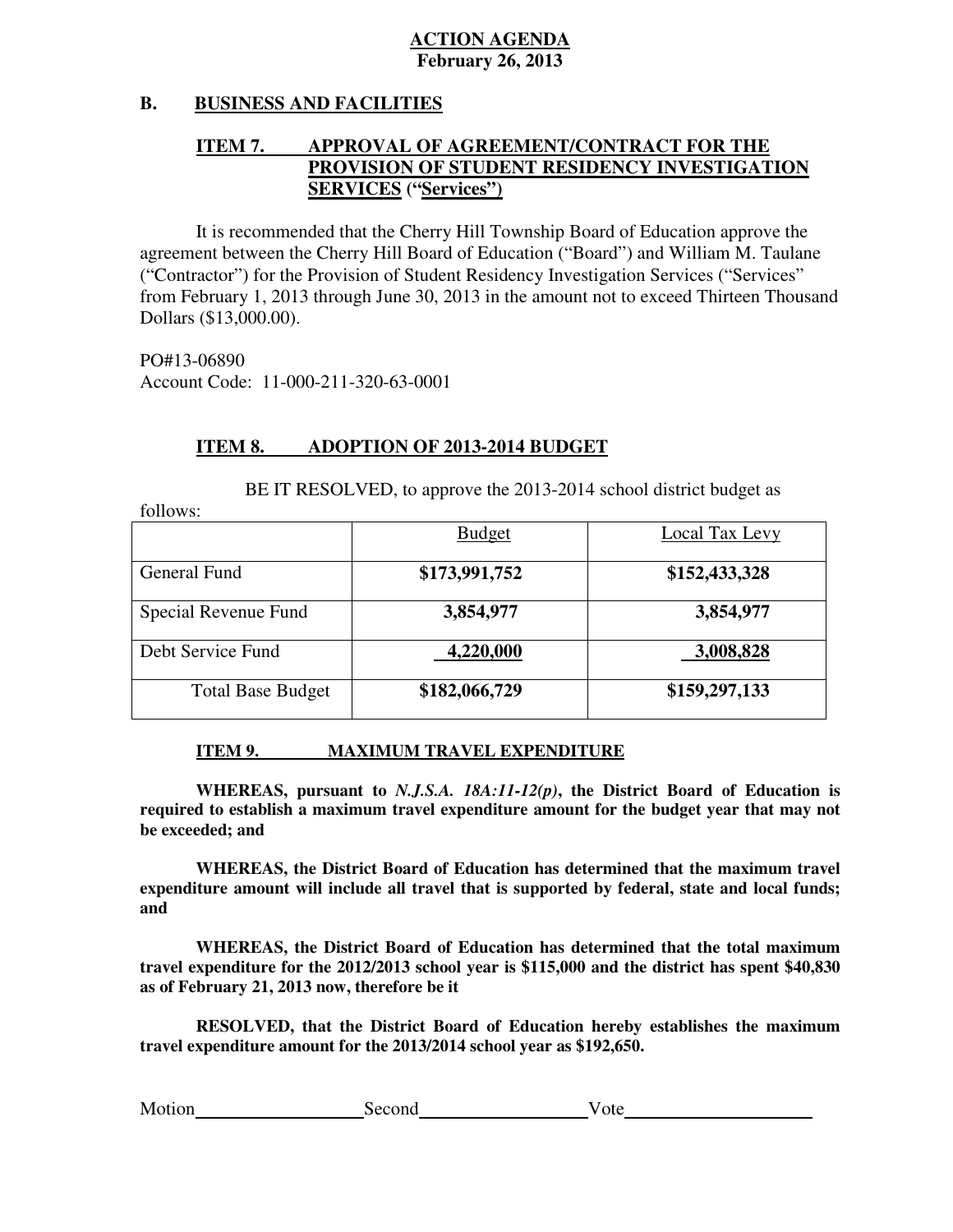# **C. HUMAN RESOURCES/NEGOTIATONS**

## **Board Goals**

- • **Continue to improve student achievement at all grade levels for all students and close achievement gaps where they exist.**
- • **Create a cost-effective budget that provides for education resources as well as preventive maintenance and ongoing facilities improvement in all schools.**
- • **Enhance communication with and outreach to internal and external stakeholders.**

The Superintendent recommends the following:

- 1. Termination of Employment—Certificated
- 2. Termination of Employment—Non-Certificated
- 3. Appointments—Certificated
- **4. Appointments—Non-Certificated**
- 5. Leave of Absence—Certificated
- 6. Leaves of Absence—Non-Certificated
- 7. Assignment/Salary Change—Certificated
- 8. Assignment/Salary Change—Non-Certificated
- 9. Other Compensation—Non-Certificated
- 10. Abolishment of Job Description
- 11. Revised Job Descriptions

## **ITEM 1. TERMINATION OF EMPLOYMENT—CERTIFICATED**  I

(a) Resignations

# **RECOMMENDATION:**

 It is recommended that the separation from employment of the following employees be approved for the reasons listed and all resignations listed are hereby accepted on the dates listed below.

| <b>Name</b>    | <b>Assignment</b>                     | <b>Effective Date</b> | Reason     |
|----------------|---------------------------------------|-----------------------|------------|
| Carol Chambers | Johnson-Librarian (\$95,069)          | 7/01/13               | Retirement |
| Joyce Wohlrab  | Beck-Language Arts (\$90,948)         | 7/01/13               | Retirement |
| Mary Reynolds  | Kingston-Special Education (\$95,069) | 7/01/13               | Retirement |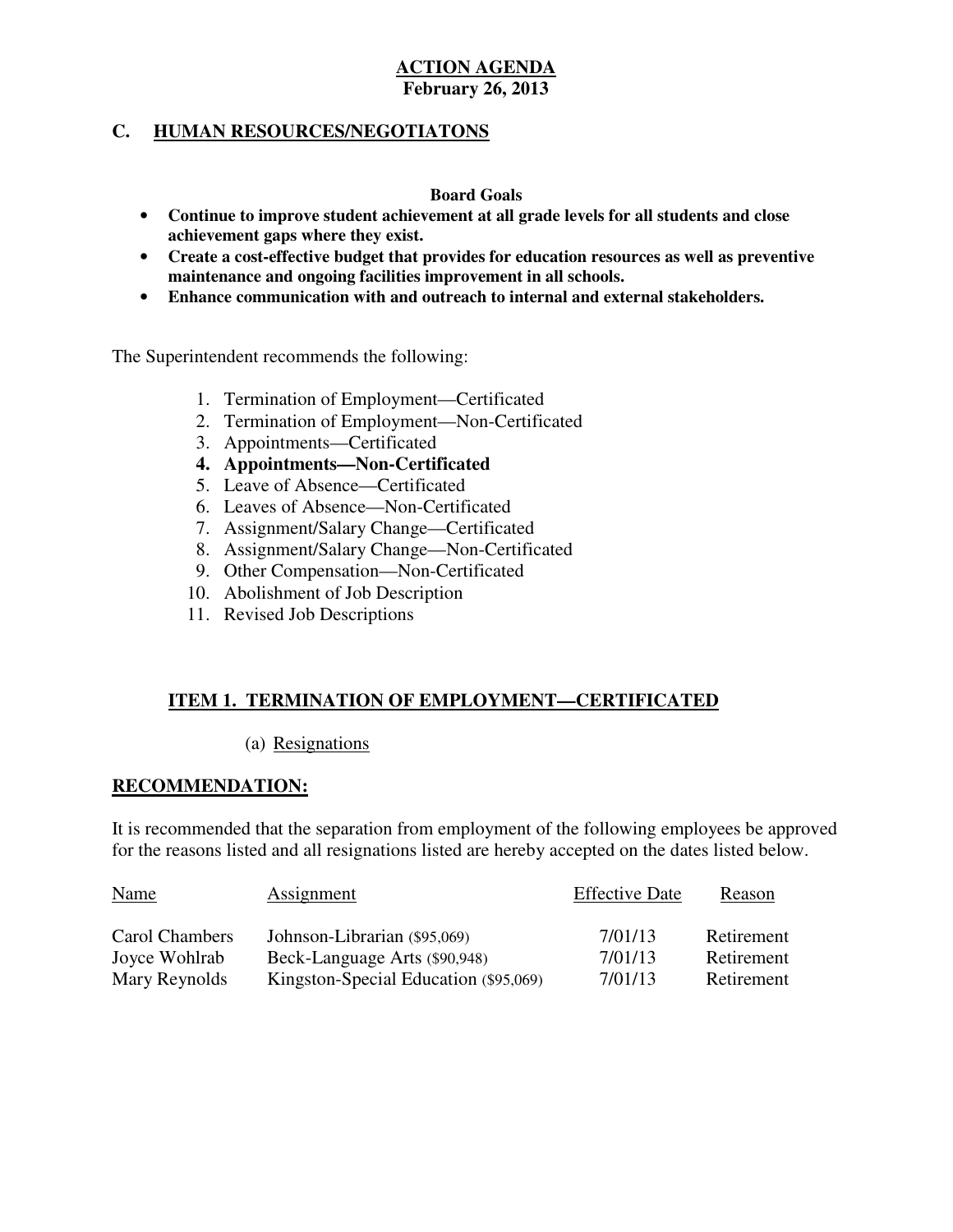#### **HUMAN RESOURCES/NEGOTIATONS**

## **ITEM 2. TERMINATION OF EMPLOYMENT—NON-CERTIFICATED**  ٦

# (a) Resignations

# **RECOMMENDATION:**

 It is recommended that the separation from employment of the following employees be approved for the reasons listed and all resignations listed are hereby accepted on the dates listed below.

| Name                 | Assignment                                                  | <b>Effective Date</b> | Reason            |
|----------------------|-------------------------------------------------------------|-----------------------|-------------------|
| Lois Cohen           | Stockton-Educational Assistant<br>(\$15,419)                | 7/01/13               | Retirement        |
| <b>Irene Gendron</b> | <b>Stockton-Educational</b><br><b>Assistant</b> (\$16,771)  | 7/01/13               | <b>Retirement</b> |
| Donna Ballezzi       | <b>Woodcrest-Educational</b><br><b>Assistant</b> (\$20,125) | 7/01/13               | <b>Retirement</b> |

# **ITEM 3. APPOINTMENTS—CERTIFICATED**

(a) Nursing Experience

# **RECOMMENDATION:**

 It is recommended that the persons listed, who are students at Jefferson School of Nursing, be approved for a clinical nursing experience in accord with the data presented.

| February 13, 2013-March 28, 2013 |                                              |                       |                             |
|----------------------------------|----------------------------------------------|-----------------------|-----------------------------|
| Name                             | Cooperating<br>Nurse/School                  | Name                  | Cooperating<br>Nurse/School |
| Katherine Stoudt                 | Jacqueline<br>Naddeo/Kingston                | <b>Allison Martin</b> | Michele<br>Taylor/Carusi    |
| Lindsey Morrison                 | Cheryl Osnayo-Joy<br><b>Atkins/CHHS East</b> |                       |                             |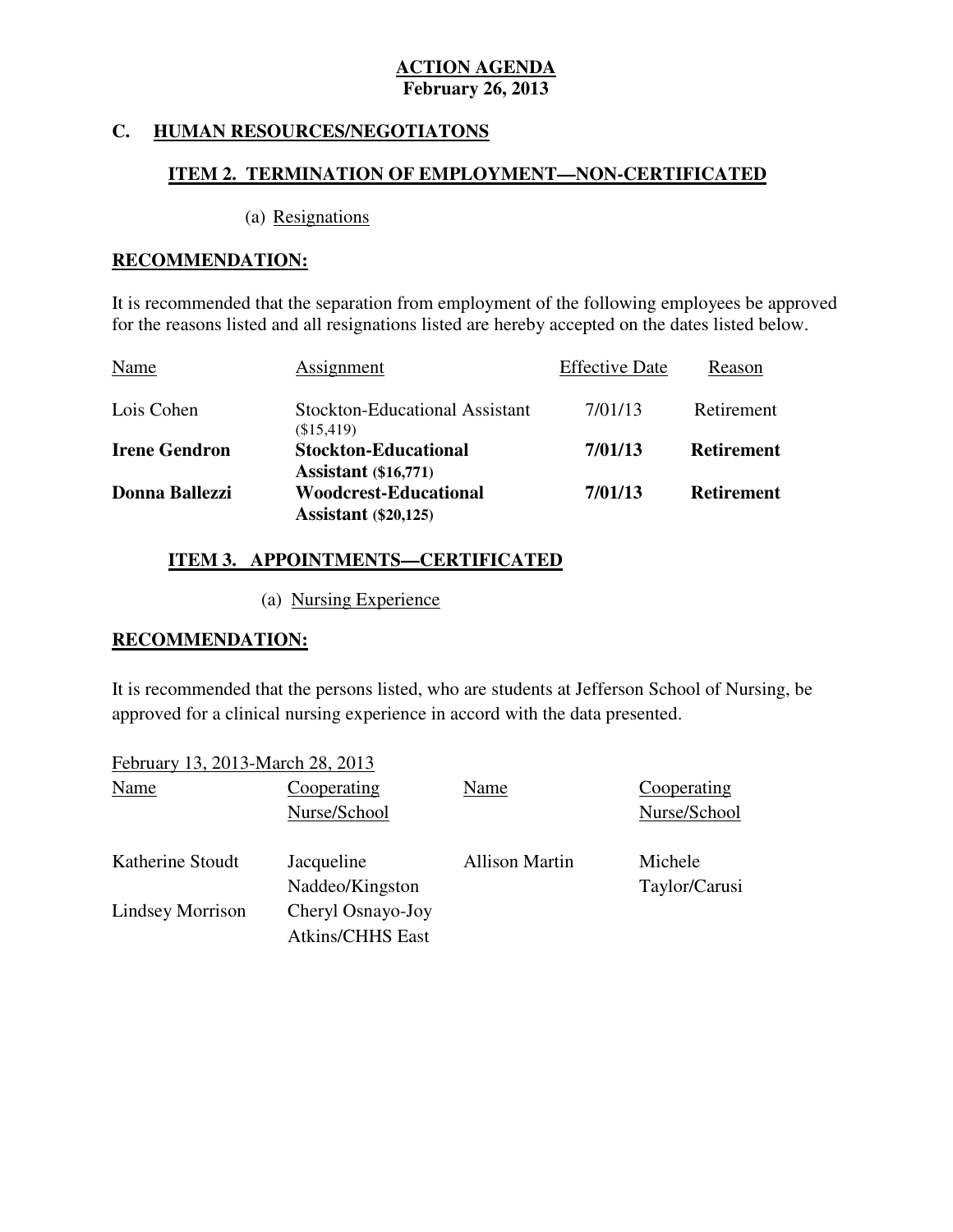#### **HUMAN RESOURCES/NEGOTIATONS**

# **ITEM 3. APPOINTMENTS—CERTIFICATED** - continued

(a) Nursing Experience - continued

March 1, 2013-May 31, 2013-Jefferson School of Nursing

| <b>Name</b> | Cooperating                                                              | <b>Name</b>  | Cooperating                                  |
|-------------|--------------------------------------------------------------------------|--------------|----------------------------------------------|
| Sara Bryan  | Goldman/Sharp<br>March 28, 2013-May 31, 2013-Jefferson School of Nursing |              | Cheryl Osnayo-Joy<br><b>Atkins/CHHS East</b> |
|             | Nurse/School<br>Marci Shapiro-                                           | Aimee Girard | Nurse/School                                 |
| Name        | Cooperating                                                              | Name         | Cooperating                                  |

| <b>Gabrielle Auletto</b> | <b>Marie</b>                           | <b>Alexandra Ely</b>     | Angela                                   |
|--------------------------|----------------------------------------|--------------------------|------------------------------------------|
|                          | <b>Smith/Kilmer</b>                    |                          | <b>Mooney/Rosa</b>                       |
| <b>Colleen Crowley</b>   | <b>Michele</b><br><b>Taylor/Carusi</b> | <b>Trey Alessandrini</b> | <b>Cheryl</b><br><b>Osnayo/CHHS East</b> |
|                          |                                        |                          |                                          |

**Nurse/School** 

(b) Nursing Experience

**Nurse/School** 

# **RECOMMENDATION:**

 It is recommended that the persons listed, who are students at Our Lady Of Lourdes School of Nursing, be approved for a clinical nursing experience in accord with the data presented.

| March 12, 2013      |                             |                       |                                |
|---------------------|-----------------------------|-----------------------|--------------------------------|
| <b>Name</b>         | Cooperating<br>Nurse/School | Name                  | Cooperating<br>Nurse/School    |
| Stephanie Sylvester | Carolyn<br>Gorman/Barclay   | <b>Brittany Brown</b> | Jacqueline<br>Naddeo//Kingston |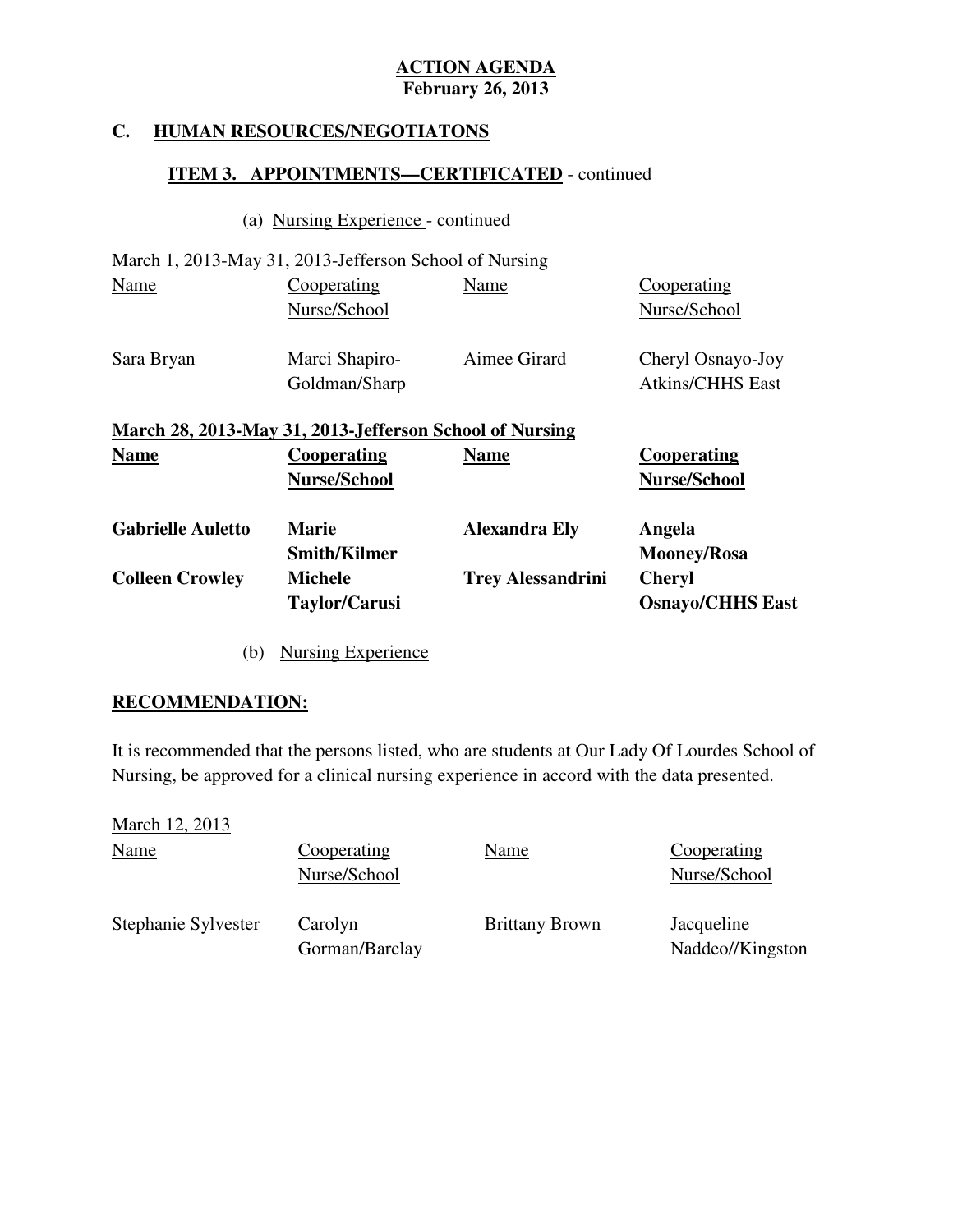#### **HUMAN RESOURCES/NEGOTIATONS**

# **ITEM 3. APPOINTMENTS—CERTIFICATED** – continued

# (c) Field Experience

# **RECOMMENDATION:**

 It is recommended that the persons listed be approved for a field experience in accord with the data presented.

| <b>Name</b>                                  | College/University   | <b>Effective Dates</b> | Cooperating Teacher/School       |
|----------------------------------------------|----------------------|------------------------|----------------------------------|
| <b>Nicole Gross</b>                          | <b>Camden County</b> | 2/13/13-3/15/13        | Kathryn Ripple-<br>Gilmour/Sharp |
| <b>Andrew Balmer</b>                         | <b>Camden County</b> | 2/13/13-3/15/13        | Lisa Gilbert/Sharp               |
| Andrea Grasso                                | <b>Camden County</b> | 2/13/13-3/15/13        | Gregory Gagliardi/CHHS<br>East   |
| Desiree Green                                | <b>Camden County</b> | 2/13/13-3/15/13        | Melissa Ciavarella/Carusi        |
| <b>Mary</b>                                  | <b>Camden County</b> | $2/13/13 - 3/15/13$    | <b>Tracy Cooper/CHHS West</b>    |
| <b>Encarnacion</b><br><b>Lilinette Perez</b> | <b>Camden County</b> | 2/13/13-3/15/13        | <b>Linda Wander/CHHS East</b>    |
| Joseph Borden                                | Rowan                | 2/21/13-2/28/13        | Chai Chuenmark/Rosa              |
| Nicholas<br>Colacicco                        | Rowan                | 2/21/13-2/28/13        | Chai Chuenmark/Rosa              |
| John Cosgrove                                | Rowan                | 2/21/13-2/28/13        | Chai Chuenmark/Rosa              |
| Rebecca Crowell                              | Rowan                | 2/21/13-2/28/13        | Chai Chuenmark/Rosa              |
| Adrienne DiSipio                             | Rowan                | 2/21/13-2/28/13        | Robyn Housman/Rosa               |
| Jonathan<br>Entrekin                         | Rowan                | 2/21/13-2/28/13        | Robyn Housman/Rosa               |
| <b>Steven Iafrate</b>                        | Rowan                | 2/21/13-2/28/13        | Robyn Housman/Rosa               |
| Magan Kustera                                | Rowan                | 2/21/13-2/28/13        | Robyn Housman/Rosa               |
| <b>Stephanie</b><br><b>Marshall</b>          | Rowan                | 2/18/13-2/25/13        | <b>Sandra Sparber/Knight</b>     |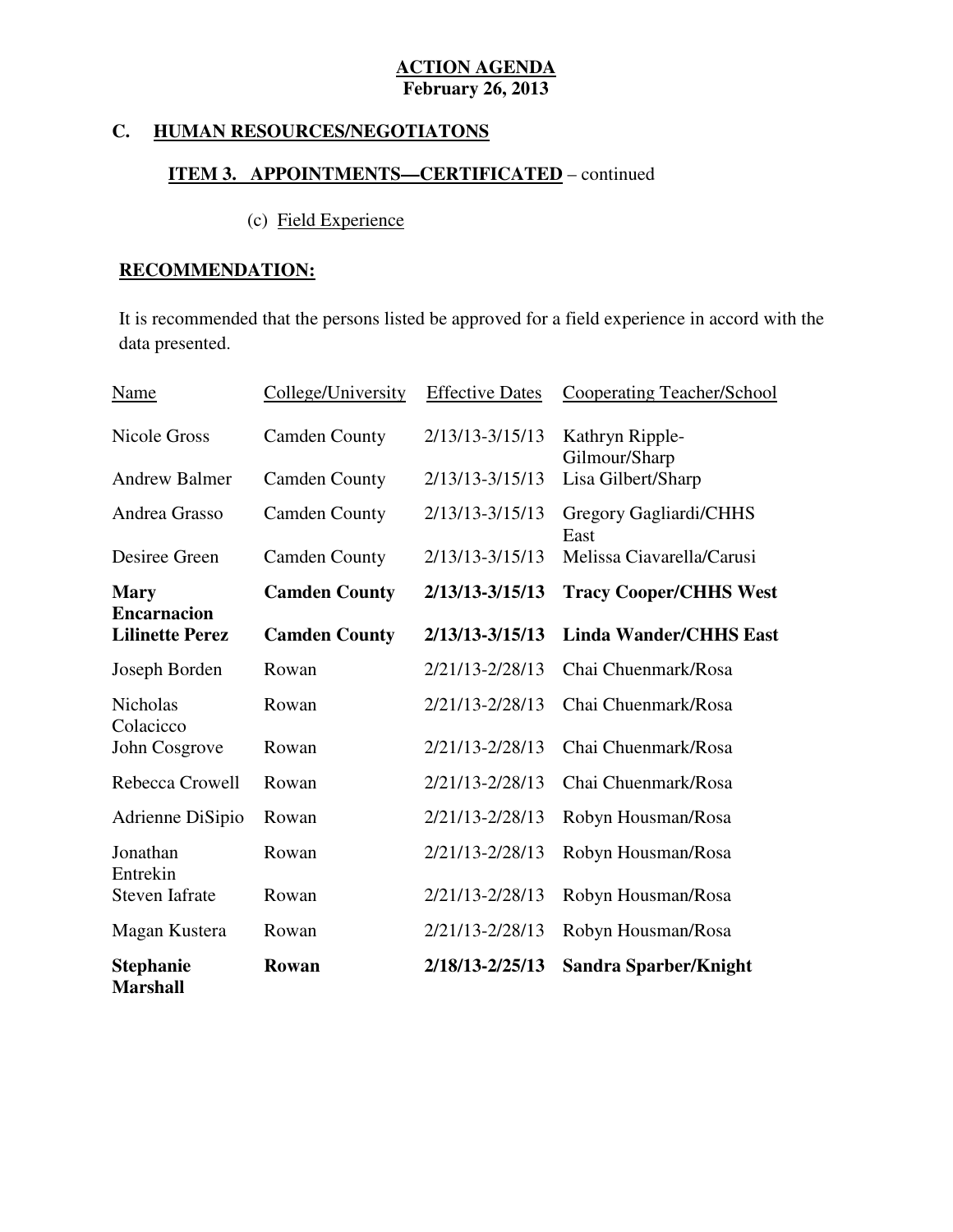# **C. HUMAN RESOURCES/NEGOTIATONS**

# **ITEM 3. APPOINTMENTS—CERTIFICATED** - continued

# (d) Field Experience

## **RECOMMENDATION:**

 It is recommended that Jennifer Besthoff, student at Rowan University be approved for a field experience as part of her psychology internship effective 2/13/13-6/18/13 with Tanya Myers, Kristen Corkery, Lori Miller as the cooperating special education teachers.

(e) Practicum Student

# **RECOMMENDATION:**

 It is recommended that Karina Katsikis, student at Rowan University be approved for a school psychology shadow practicum effective 2/13/13-6/18/13 at Barclay School with Toni Tomei Culleton as the cooperating psychologist.

(f) Co-Curricular

# **RECOMMENDATION:**

 It is recommended that the persons listed be approved for the co-curricular positions listed in accord with the data presented.

| Name            | Assignment                                                                                       | <b>Effective Date</b> | Stipend |
|-----------------|--------------------------------------------------------------------------------------------------|-----------------------|---------|
| Kellyn Riley*   | <b>CHHS West-Assistant Coach,</b><br>Girls LaCrosse (budget #11-402-<br>$100-100-55-0101$        | 9/01/12-6/30/13       | \$3452  |
| <b>Hamisi</b>   | <b>CHHS West-Assistant Coach,</b>                                                                | 9/01/12-6/30/13       | \$3452  |
| <b>Tarrant</b>  | <b>Boys Track (budget #11-402-100-</b><br>$100 - 55 - 0101$                                      |                       |         |
| <b>James</b>    | <b>CHHS West-Assistant Coach,</b>                                                                | 9/01/12-6/30/13       | \$2398  |
| <b>DiCicco</b>  | <b>Boys Volleyball (budget #11-402-</b><br>$100-100-55-0101$                                     |                       |         |
| Anthony         | <b>CHHS West-Co-Assistant</b>                                                                    | 9/01/12-6/30/13       | \$2863  |
| <b>Musumeci</b> | <b>Coach, Boys Baseball (revised)</b><br>for assignment-budget #11-402-100-<br>$100 - 55 - 0101$ |                       |         |
| Ronald          | <b>CHHS West-Co-Assistant</b>                                                                    | 9/01/12-6/30/13       | \$1726  |
| $Myers*$        | <b>Coach, Boys Baseball (budget)</b><br>#11-402-100-100-55-0101)                                 |                       |         |

\*Outside district employee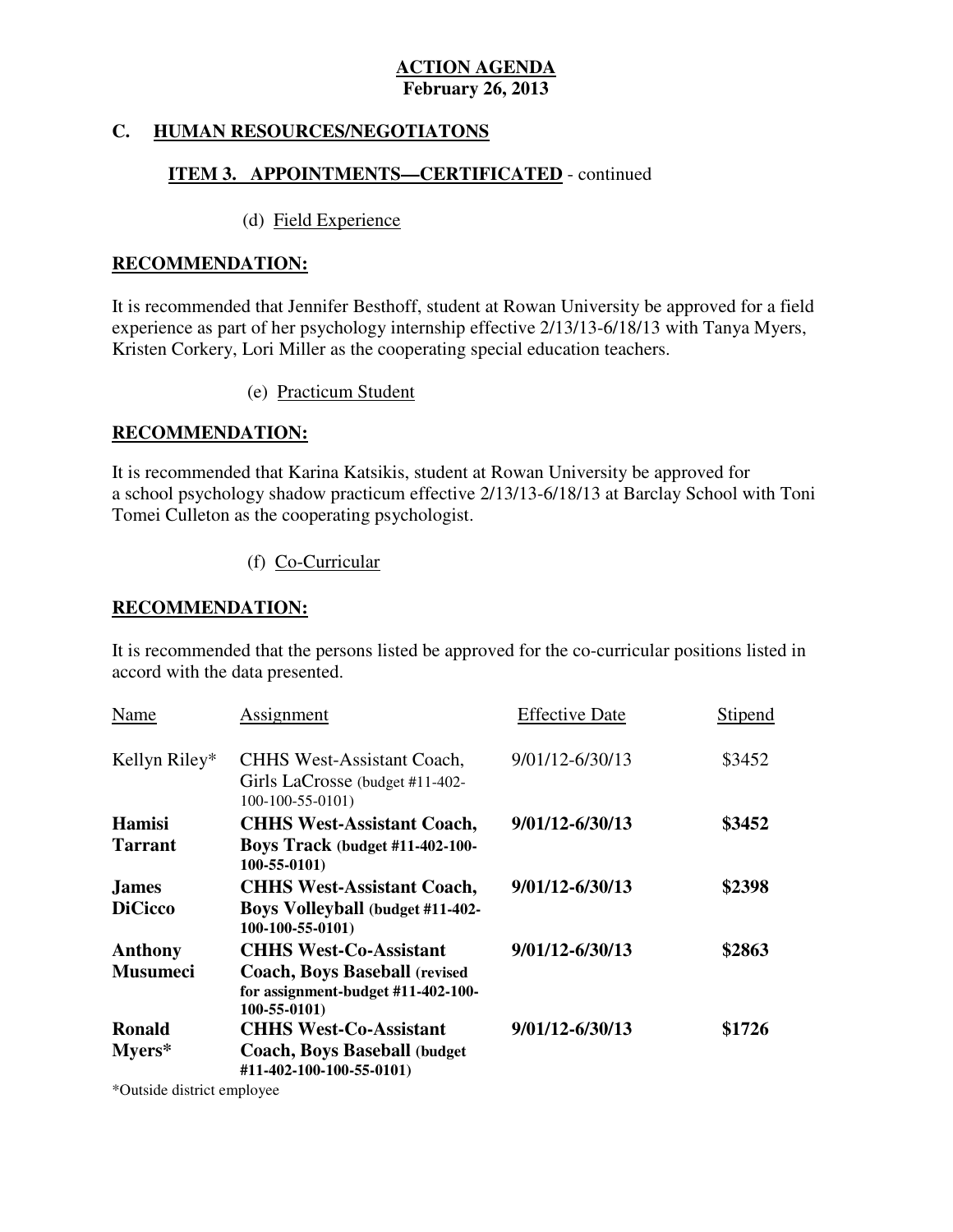# **C. HUMAN RESOURCES/NEGOTIATONS**

# **ITEM 3. APPOINTMENTS—CERTIFICATED** - continued

## (g) Mentor Teachers

## **RECOMMENDATION:**

 It is recommended that the teachers listed be approved as mentors in accord with the data presented. Monies budgeted from account #'s 11-120-100-101-98-0102/#11-130-100-101-98 0102/#11-140-100-101-98-0102.

| Name                    | Protégé                 | School           | Amount         | <b>Effective Dates</b>                     |
|-------------------------|-------------------------|------------------|----------------|--------------------------------------------|
| Erin Creek              | Amanda Squillace        | Kingston         | \$550 prorated | 11/20/12-6/30/13                           |
| Joy Patterson-<br>Gross | Ainsley Karl-<br>Cannon | Kingston         | \$550 prorated | 11/05/12-6/30/13                           |
| Lauren Turk             | Victoria Malandro       | Stockton         | \$550 prorated | 3/18/13-6/30/13<br>(contract extended)     |
| Carol Pletcher          | Lora Shinault           | Knight           | \$550 prorated | $2/04/13 - 2/12/13$<br>(contract extended) |
| Erica DeMichele         | Nicholas Wright         | <b>CHHS</b> East | \$550 prorated | 11/20/12-2/06/13<br>(contract extended)    |
| <b>Sonia Singh</b>      | <b>Nicholas Wright</b>  | <b>CHHS</b>      | \$550          | 2/07/13-5/29/13                            |
|                         |                         | <b>East</b>      | prorated       | (contract extended)                        |
| <b>Kelli Prisk</b>      | <b>Kathleen Prince</b>  | <b>Barclay</b>   | \$550          | 2/14/13-6/30/13                            |
|                         |                         |                  | prorated       |                                            |
| John Murtha             | <b>Cathryn Coratolo</b> | <b>Rosa</b>      | \$550          | 3/04/13-3/22/13                            |
|                         |                         |                  | prorated       | (contract extended)                        |

(h) Curriculum Development

# **RECOMMENDATION:**

 It is recommended that the persons listed be approved for creating hands-on science activities for their grade levels at Johnson Elementary School at the rate of \$35.71/hr (not to exceed \$1776.09). Monies budgeted from account #20-091-100-101-12-0000.

Name Name

Susan Murawczyk Raymond Anderson Susan Miller Alisa Zmijewski

Arezou Montgomery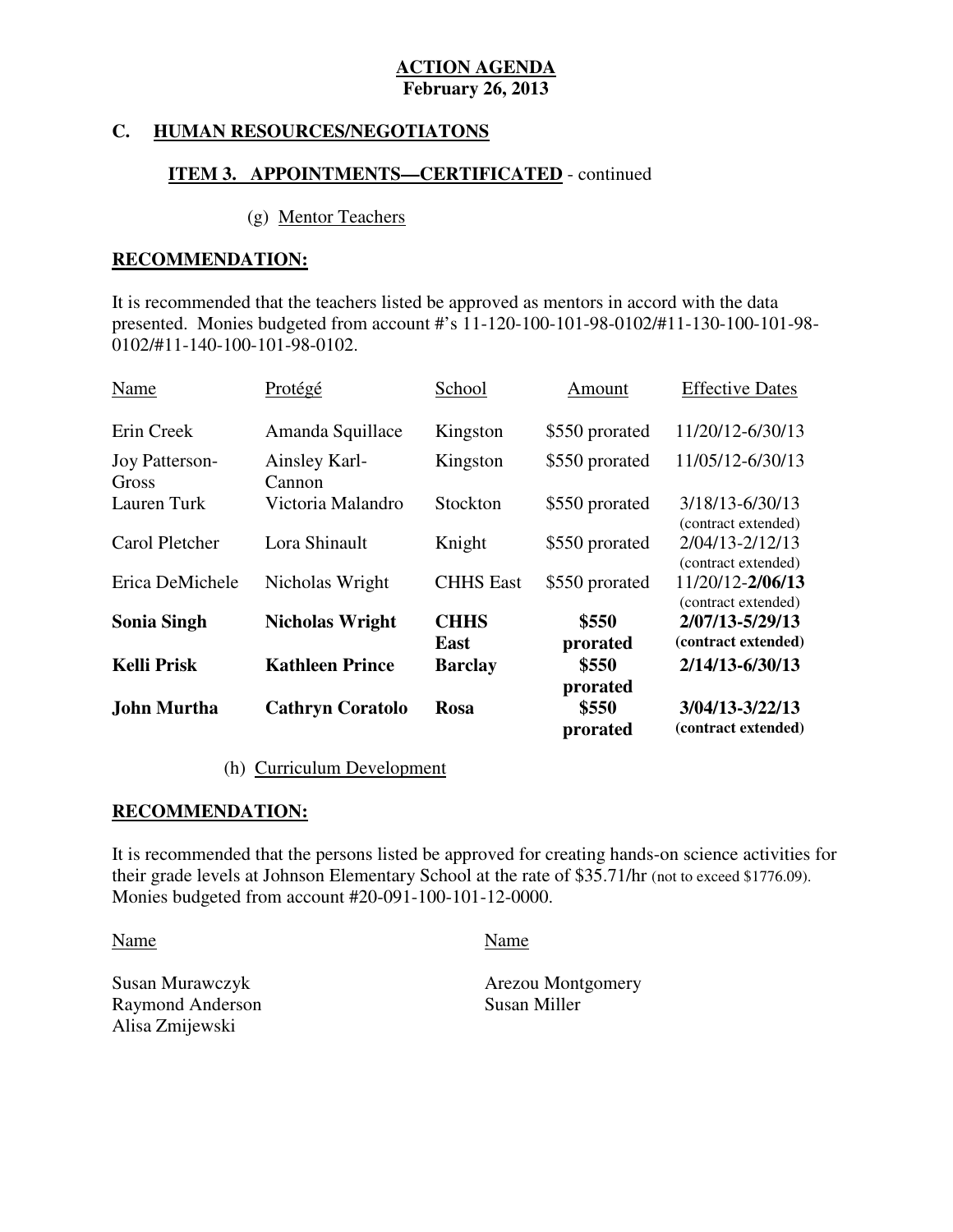# **C. HUMAN RESOURCES/NEGOTIATONS**

# **ITEM 3. APPOINTMENTS—CERTIFICATED** - continued

# **(i) Substitute Teachers**

## **RECOMMENDATION:**

 **It is recommended that the persons listed be approved as substitute teachers for the 2012 13 school year effective 2/27/13-6/30/13 (unless otherwise indicated). Monies budgeted from account #11-120-100-101-98-0150/#11-130-100-101-98-0150/#11-140-100-101-98-0150/#11 000-213-104-98-0150.** 

| <b>Name</b>            | <b>Name</b>                | <b>Name</b>           | <b>Name</b>          |
|------------------------|----------------------------|-----------------------|----------------------|
| <b>Andrew Weinberg</b> | Diana Gambacorta<br>Rosati | <b>Nicole Handler</b> | <b>Grace Min</b>     |
| <b>Ruth Roulac</b>     | <b>Mona Levy</b>           | <b>Tiffany Chan</b>   | <b>Sean Talarico</b> |

# **(j) Outside Learning Evaluations**

# **RECOMMENDATION:**

 **It is recommended that Sarah Kellerman be approved to provide outside learning evaluations effective 1/01/13-6/30/13 for a total of ten evaluations at the rate of \$250/evaluation (not to exceed \$2500). Monies budgeted from account #11-000-219-104-71 0101.** 

**(k) Social Work Evaluations** 

# **RECOMMENDATION:**

 **RECOMMENDATION: It is recommended that James Southard be approved to provide outside Social Work evaluations effective 1/07/13-6/30/13 for a total of ten evaluations at the rate of \$250/evaluation (not to exceed \$2500). Monies budgeted from account #11-000-219-104-71 0001.**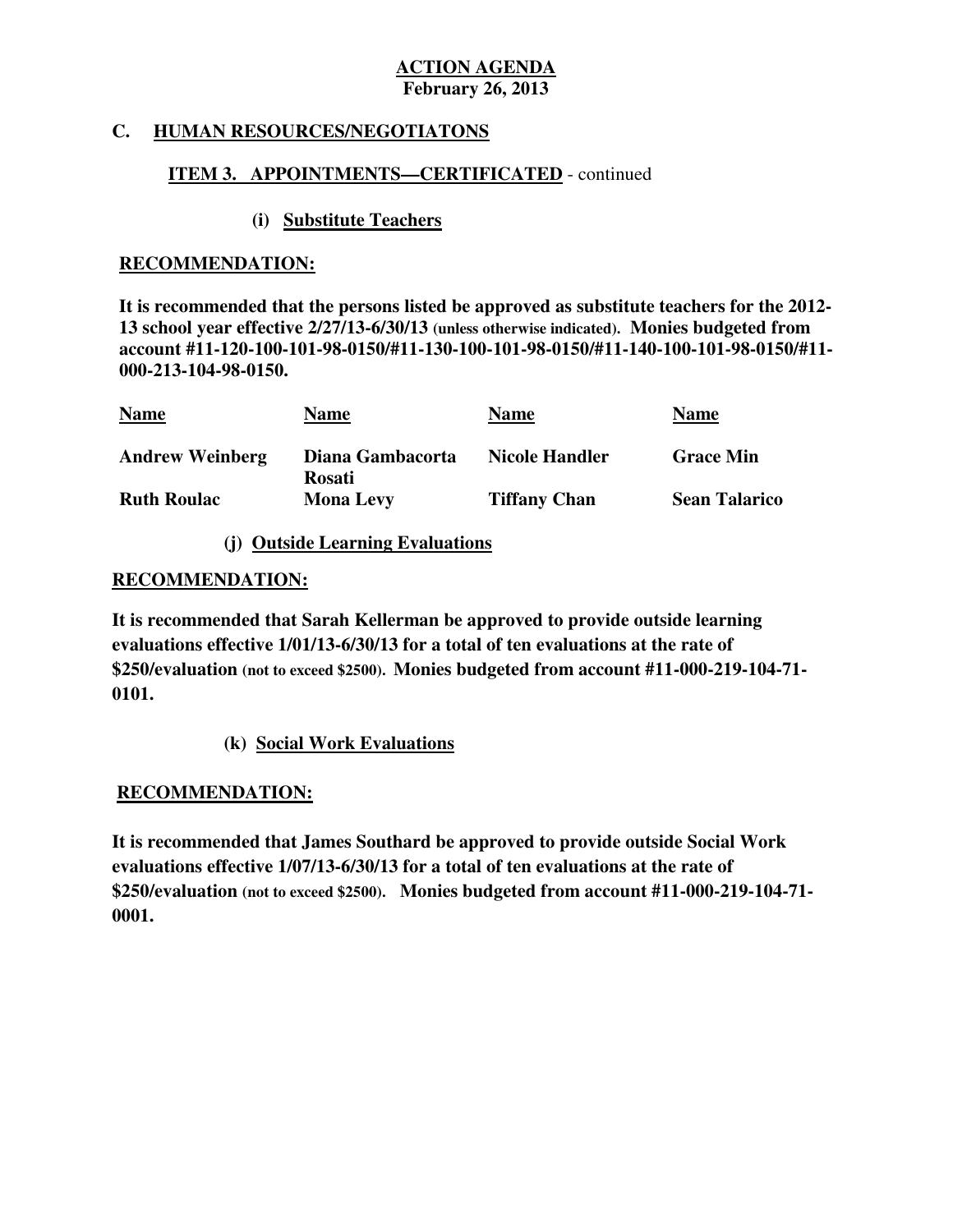# **C. HUMAN RESOURCES/NEGOTIATONS**

# **ITEM 3. APPOINTMENTS—CERTIFICATED** - continued

**(l) Regular** 

## **RECOMMENDATION:**

 **It is recommended that the person listed be appointed to the position indicated in accord with the data presented.** 

| <b>Name</b>          | <b>Assignment</b>                                                                                                          | <b>Effective Date</b> | <b>Salary</b>                           |
|----------------------|----------------------------------------------------------------------------------------------------------------------------|-----------------------|-----------------------------------------|
| Cathryn              | Rosa-Art (Long term substitute for                                                                                         | $3/04/13 - 3/22/13$   | \$46,277 prorated                       |
| Coratolo             | M. McNab on leave of absence-budget<br>#11-130-100-101-48-0100)                                                            |                       | (Bachelors-step 1)                      |
| <b>Diana Tavares</b> | <b>Barton-Grade 4 (Long term)</b><br>substitute for W. Sullivan on leave of<br>absence-budget #11-120-100-101-03-<br>0100) | $3/06/13 - 6/30/13$   | \$46,277 prorated<br>(Bachelors-step 1) |

# **ITEM 4. APPOINTMENTS—NON-CERTIFICATED**

# **(a) Regular**

## **RECOMMENDATION:**

 **It is recommended that the persons listed be appointed to the positions indicated in accord with the data presented.** 

| <b>Name</b>     | <b>Assignment</b>                                                                       | <b>Effective Date</b> | <b>Hourly</b><br><b>Rate/Salary</b> |
|-----------------|-----------------------------------------------------------------------------------------|-----------------------|-------------------------------------|
| <b>Mark</b>     | <b>Marlkress-Grounds Crew</b>                                                           | On or about           | \$30,500 prorated                   |
| LaMorgia        | Leader, Grade II (Replacing B.<br>Roberts-budget #11-000-263-100-86-<br>0100)           | 3/04/13-6/30/13       |                                     |
| <b>Ashley</b>   | <b>Paine-Educational Assistant,</b>                                                     | 2/25/13-6/30/13       | \$9.16                              |
| <b>Harrison</b> | Title I (new position-30 hr/wk-budget)<br>#20-231-100-106-27-0100)                      |                       |                                     |
| <b>Jennifer</b> | <b>CHHS East-Educational</b>                                                            | 3/04/13-6/30/13       | \$9.16                              |
| <b>LaSure</b>   | <b>Assistant (Replacing A. Yichye-30)</b><br>hrs/wk-budget #11-213-100-106-50-<br>0100) |                       |                                     |
| <b>Hillary</b>  | <b>Malberg-Human Resources</b>                                                          | On or about           | \$55,000 prorated                   |
| <b>Springel</b> | <b>Recruiter</b> (new position-budget #20-<br>271-200-101-99-0100)                      | 3/04/13-6/30/13       |                                     |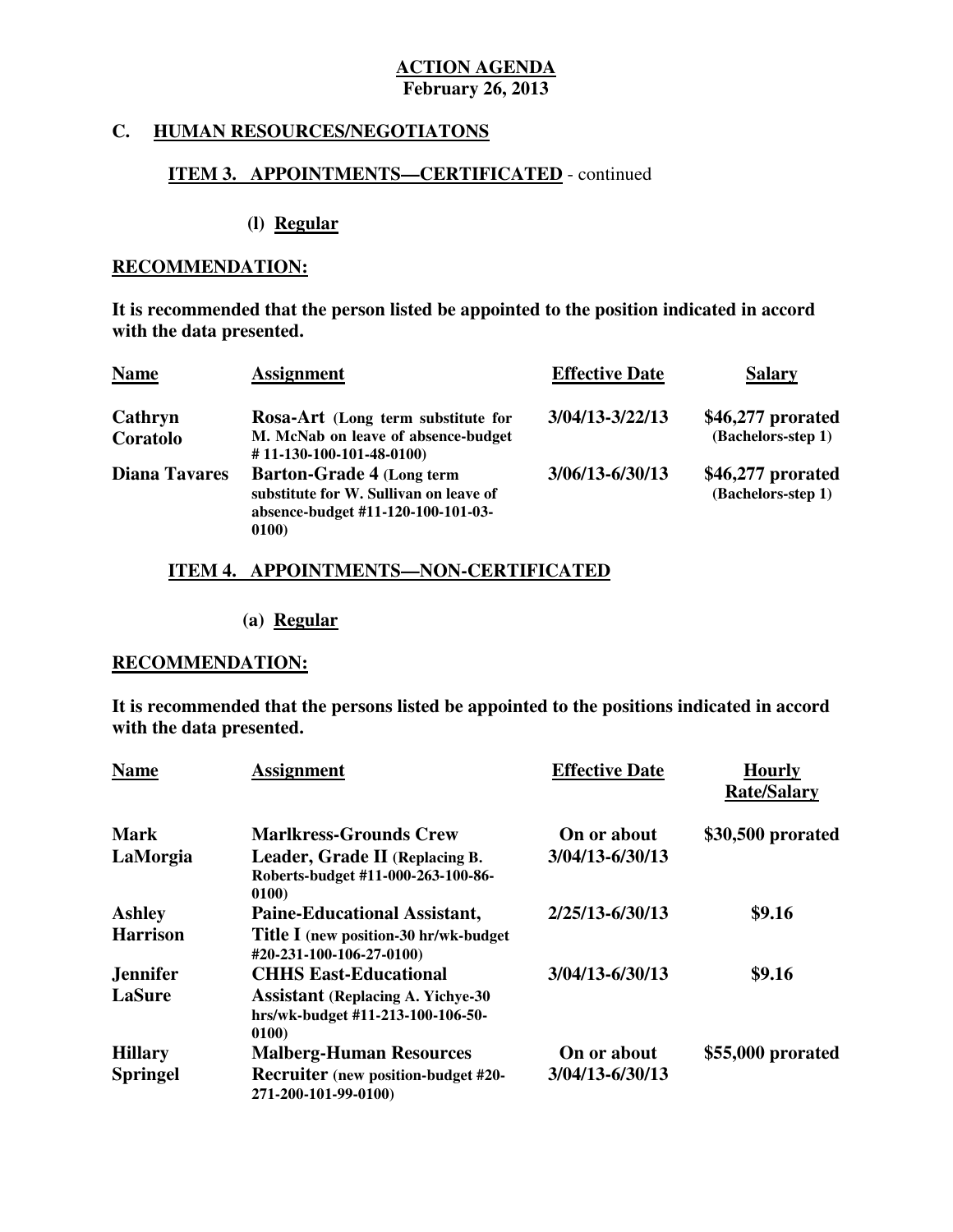# **C. HUMAN RESOURCES/NEGOTIATONS**

# **ITEM 4. APPOINTMENTS—NON-CERTIFICATED** - continued

# **(b) Substitute Educational Assistant**

## **RECOMMENDATION:**

 **It is recommended that the persons listed be approved as substitute educational assistants for the 2012-13 school year effective 2/27/13-6/30/13 (unless otherwise noted). Monies budgeted from account #11-190-100-106-98-0101/11-000-240-105-98-0150.** 

| <b>Name</b> | <b>Name</b> | <b>Name</b> |
|-------------|-------------|-------------|
|-------------|-------------|-------------|

**Sandra Rosoff Nicole Handler Mona Levy** 

# **ITEM 5. LEAVES OF ABSENCE—CERTIFICATED**

# (a) Leave of Absence, With/Without Pay

## ٦ **RECOMMENDATION:**

 It is recommended that the persons listed be approved for a leave of absence, with/without pay in accord with the data presented:

| Name                | Assignment              | <b>Effective Date</b>                                                                |
|---------------------|-------------------------|--------------------------------------------------------------------------------------|
| Ninh Nguyen         | <b>CHHS East-Math</b>   | Leave of absence without pay 1/08/13-<br>$5/30/13$ (leave extended)                  |
| Diane Oesau         | Mann-Media Specialist   | Leave with pay 4/29/13-6/30/13                                                       |
| Theresa Paparo      | Cooper-Grade 1          | Leave with pay $5/02/13 - 6/12/13$ ; without<br>pay 6/13/13-6/30/13                  |
| Amy Whitcraft       | CHHS East-Health & P.E. | Leave with pay $4/10/13 - 5/15/13$ ; without<br>pay 5/16/13-6/30/13                  |
| Erica Winters       | Stockton-Grade 4        | Leave with pay $8/29/12 - 9/20/12$ ; without<br>pay 9/21/12-6/30/13 (leave extended) |
| Wendy Sullivan      | Barton-Grade 4          | Leave with pay $3/08/13 - 4/29/13$ ; without<br>pay 4/30/13-6/30/13                  |
| Kristine Helms      | Kilmer-Grade 1          | Leave with pay $3/25/13 - 4/24/13$ ; without<br>pay 4/25/13-6/30/13                  |
| <b>Karen Potter</b> | Johnson-Resource Room   | Leave with pay 1/07/13-1/11/13                                                       |
| Marlene Houlihan    | Beck-Science            | Leave with pay $1/03/13 - 1/25/13$ ; without<br>pay 1/28/13-2/01/13                  |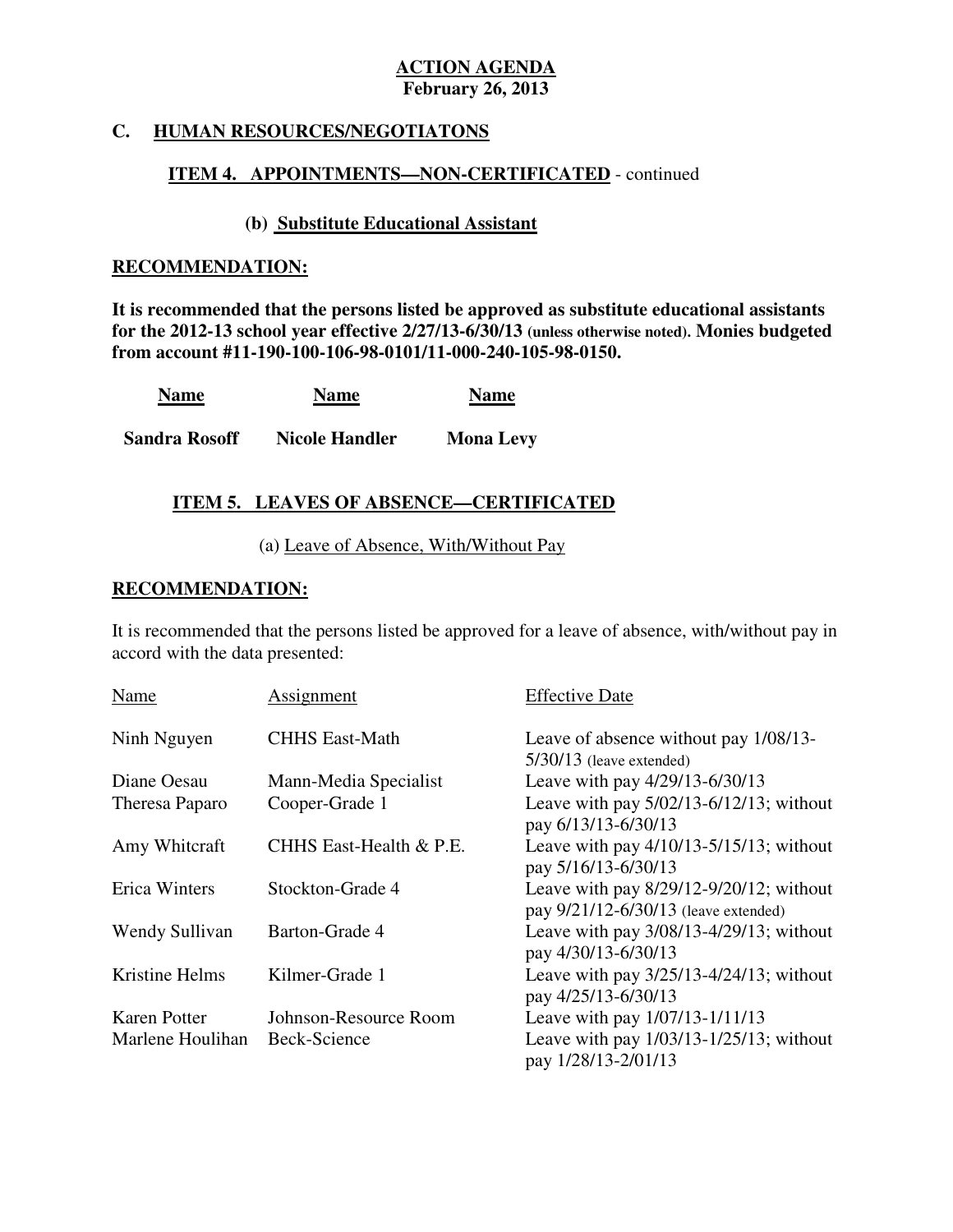# **C. HUMAN RESOURCES/NEGOTIATONS**

# **ITEM 5. LEAVES OF ABSENCE—CERTIFICATED** -continued

(a) Leave of Absence, With/Without Pay - continued

| <b>Name</b>            | Assignment                                      | <b>Effective Date</b>                                          |
|------------------------|-------------------------------------------------|----------------------------------------------------------------|
| <b>Estelle Sharpe</b>  | Knight-Grade 1                                  | Leave without pay $8/29/12 - 4/12/13$<br>(revised for dates)   |
| Susan Esposito         | Johnson-Grade 4                                 | Leave without pay $1/02/13 - 6/30/13$<br>(revised for dates)   |
| Grace Smith            | Beck-Math                                       | Leave with pay 1/23/13-4/22/13                                 |
| <b>Nina Bart</b>       | <b>Paine-Grade 2</b>                            | Leave without pay 2/11/13-2/15/13                              |
| <b>Marlene</b>         | <b>Beck-Science</b>                             | Leave without pay 1/28/13-2/01/13;                             |
| Houlihan               |                                                 | with pay 2/04/13-2/08/13                                       |
| <b>Sheri Orlando</b>   | <b>CHHS East-Social Studies</b>                 | Leave with pay 3/25/13-5/20/13;<br>without pay 5/21/13-6/30/13 |
| <b>Melissa McNab</b>   | Rosa-Art                                        | Leave without pay 10/25/12-3/20/13<br>(leave extended)         |
| <b>Steven Redfearn</b> | Cooper/Kingston-Health &<br><b>P.E.</b>         | Leave with pay 1/31/13-2/15/13                                 |
| Cynthia Lanni          | <b>Harte/Stockton-Art</b>                       | Leave with pay 1/29/13-2/15/13                                 |
| <b>Sheri Turner</b>    | <b>Barclay-Special Education</b>                | Intermittent leave of absence without<br>pay 2/18/13-4/18/13   |
| <b>Beverly Thomas</b>  | <b>Alternative High School-</b><br><b>Nurse</b> | Leave without pay 2/18/13-3/01/13                              |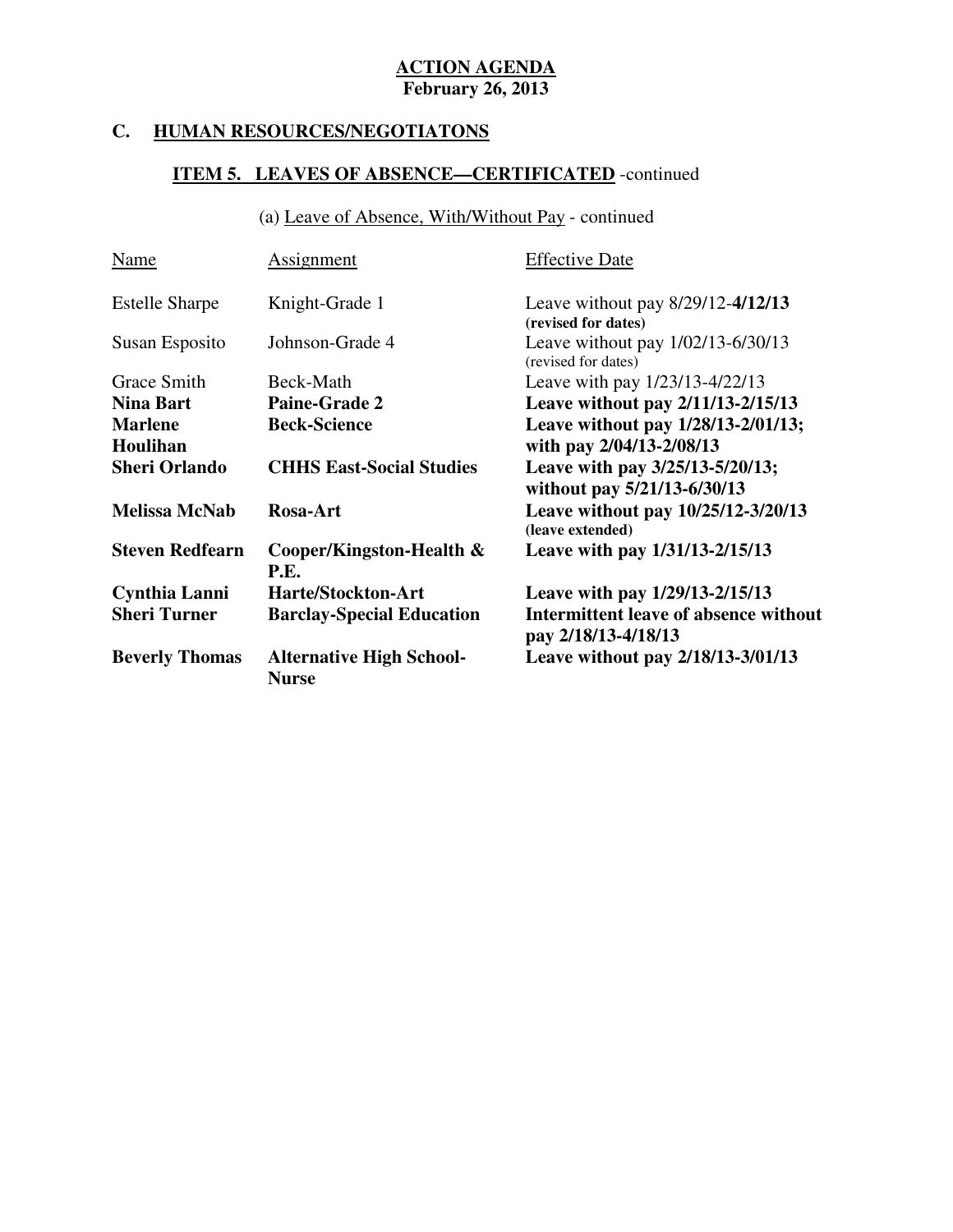#### **HUMAN RESOURCES/NEGOTIATONS**

# **ITEM 6. LEAVES OF ABSENCE—NON-CERTIFICATED**

# (a) Leave of Absence, With/Without Pay

# **RECOMMENDATION:**

 It is recommended that the persons listed be approved for a leave of absence, with/without pay in accord with the data presented:

| Name                                   | Assignment                                       | <b>Effective Date</b>                                                                                                   |
|----------------------------------------|--------------------------------------------------|-------------------------------------------------------------------------------------------------------------------------|
| Kathleen Ricchezza                     | Kilmer-Educational Assistant                     | Leave with pay $1/09/13 - 2/26/13$ (revised for<br>dates)                                                               |
| Sima Patel                             | Paine-Educational Assistant                      | Leave without pay 3/04/13-6/14/13                                                                                       |
| Scott Goldhagen                        | Harte-Educational Assistant                      | Leave without pay 1/14/13-2/22/13<br>(revised for dates)                                                                |
| Borka Bijarder                         | <b>CHHS East-Cleaner</b>                         | Leave with pay 1/30/13-2/26/13 (revised for<br>dates)                                                                   |
| Geronimo Afanador                      | Knight-Head Custodian                            | Leave with pay 10/03/12-1/31/13 (leave<br>extended)                                                                     |
| Linda Badtorff                         | <b>Barton-Educational Assistant</b>              | Intermittent leave without pay 9/07/12-<br>3/01/13                                                                      |
| <b>Eddy Arias</b>                      | <b>Barton-Cleaner</b>                            | Leave with pay 3/11/13-3/18/13                                                                                          |
| <b>Yvonne Greenberg</b>                | <b>CHHS West-Educational</b><br>Assistant        | Leave with pay 2/18/13-2/19/13; without<br>pay 2/20/13-2/22/13                                                          |
| <b>Elizabeth Kawecki</b>               | <b>Knight-Educational Assistant</b>              | Leave with pay 1/02/13-1/14/13; without<br>pay 1/15/13-2/08/13                                                          |
| <b>Julia Hampshire</b>                 | <b>CHHS West-Educational</b><br><b>Assistant</b> | Leave without pay 2/11/13-2/19/13                                                                                       |
| <b>Kyle Evans</b>                      | <b>Beck-Educational Assistant</b>                | Leave without pay 2/01/13-until a<br>determination is made regarding a<br>return to work date                           |
| <b>Danielle Korte</b>                  | <b>Barclay-Educational Assistant</b>             | Leave without pay 2/18/13-2/22/13                                                                                       |
| <b>Joan Leonard</b>                    | <b>Barclay-Educational Assistant</b>             | Leave with pay 1/21/13-2/01/13                                                                                          |
| <b>Olga Rivera</b><br><b>DeJimenez</b> | <b>Stockton-Lead Cleaner</b>                     | Leave with pay 1/21/13-2/26/13                                                                                          |
| <b>Tonette</b><br><b>McDonough</b>     | <b>CHHS West-Secretary</b>                       | Leave with pay 1/25/13-2/01/13                                                                                          |
| <b>Borka Bijader</b>                   | <b>CHHS East-Cleaner</b>                         | Leave with pay 1/30/13-2/26/13                                                                                          |
| <b>Sen-Bayir Kutinow</b>               | <b>CHHS East-Head Custodian</b>                  | Leave with pay 2/05/13-3/06/13; without<br>pay 3/07/13-4/05/13                                                          |
| <b>Dennis Millar</b>                   | <b>CHHS West-Student Advocate</b>                | Leave with pay 2/05/13-3/12/13; without<br>pay 3/12/13-until a determination is<br>made regarding a return to work date |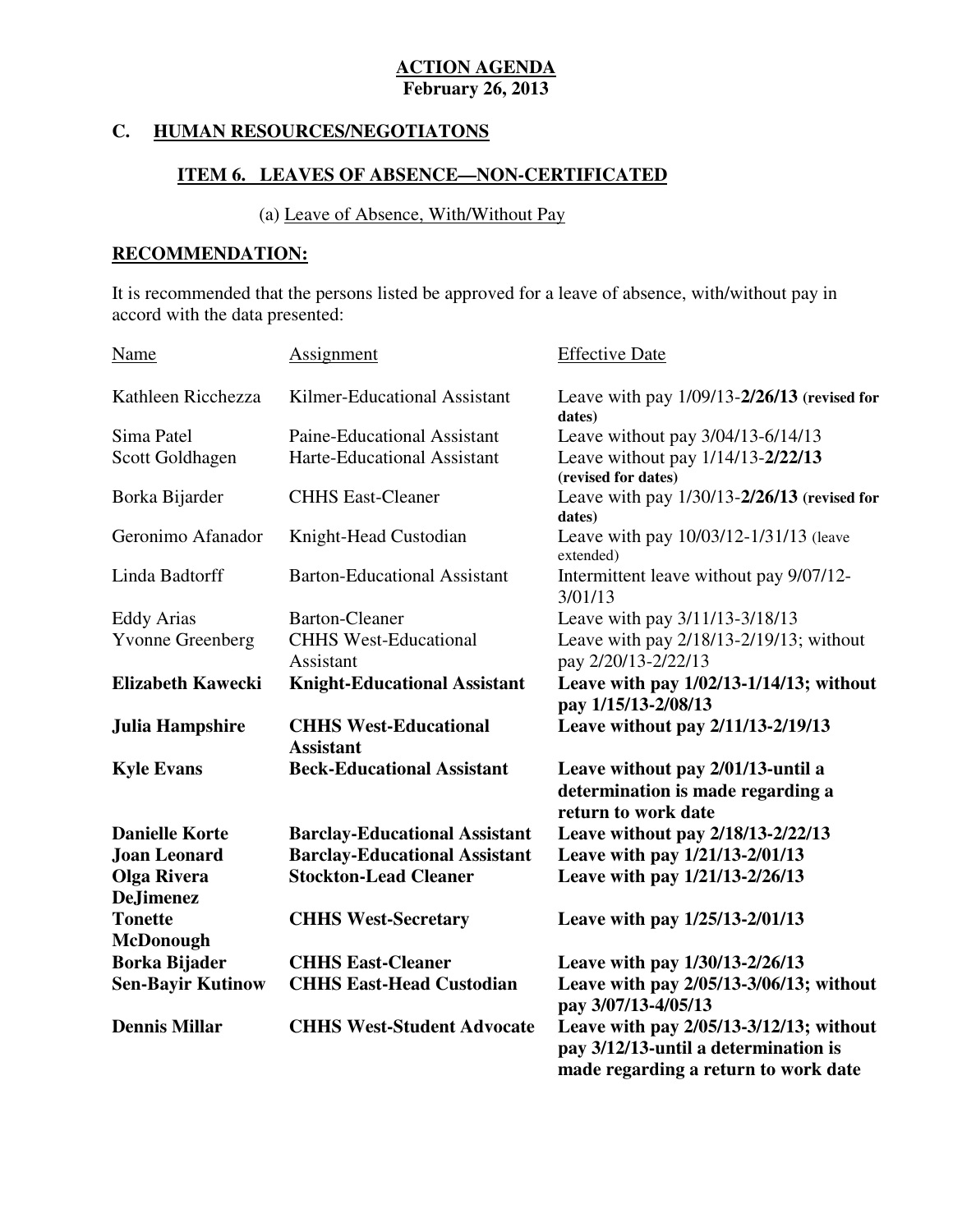# **C. HUMAN RESOURCES/NEGOTIATONS**

# **ITEM 7. ASSIGNMENT/SALARY CHANGE—CERTIFICATED**

# (a) Salary Adjustment—Credits Earned

# **RECOMMENDATION:**

 It is recommended that the persons listed be approved for a prorated salary adjustment for credits earned effective 2/01/13-6/30/13.

|                         |                  | From             |                |          | $\underline{\operatorname{To}}$ |                |          |
|-------------------------|------------------|------------------|----------------|----------|---------------------------------|----------------|----------|
| Name                    | School           | Column           | <b>Step</b>    | Salary   | Column                          | <b>Step</b>    | Salary   |
| Laura Barker            | Kilmer           | D                | 6              | \$50,436 | E                               | 6              | \$52,268 |
| Desiree                 | Harte            | E                | 10             | \$56,044 | $\mathbf F$                     | 10             | \$57,875 |
| Caldwell                |                  |                  |                |          |                                 |                |          |
| Lisa Campisi            | Woodcrest        | $\mathbf F$      | 10             | \$57,875 | G                               | 10             | \$59,935 |
| Jeanine                 | <b>CHHS</b> East | E                | 15             | \$77,559 | $\mathbf F$                     | 15             | \$79,390 |
| Caplan                  |                  |                  |                |          |                                 |                |          |
| <b>Barbara</b>          | Kilmer           | D                | 16A            | \$87,801 | E                               | 16A            | \$89,633 |
| Clarke                  |                  |                  |                |          |                                 |                |          |
| Deborah                 | <b>CHHS</b> East | B                | 17             | \$90,948 | $\mathcal{C}$                   | 17             | \$92,093 |
| Drelich                 |                  |                  |                |          |                                 |                |          |
| <b>Rachel Fiore</b>     | Cooper           | $\boldsymbol{F}$ | 8              | \$55,701 | G                               | 8              | \$57,761 |
| Cathleen                | Rosa             | $\overline{C}$   | 7              | \$49,977 | D                               | $\overline{7}$ | \$51,121 |
| Fargo                   |                  |                  |                |          |                                 |                |          |
| Christina               | <b>Barclay</b>   | B                | $\overline{2}$ | \$46,477 | $\mathcal{C}$                   | $\overline{2}$ | \$47,622 |
| Giannopoulos            |                  |                  |                |          |                                 |                |          |
| Scott                   | Rosa             | $\mathbf{F}$     | 5              | \$53,412 | G                               | 5              | \$55,472 |
| Goldthorp               |                  |                  |                |          |                                 |                |          |
| Monica                  | <b>CHHS</b> East | E                | 12             | \$60,850 | $\mathbf{F}$                    | 12             | \$62,681 |
| Gonzalez                |                  |                  |                |          |                                 |                |          |
| <b>Marie</b>            | <b>CHHS</b> East | D                | 5              | \$49,749 | E                               | 5              | \$51,581 |
| <b>Hunter</b> (King)    |                  |                  |                |          |                                 |                |          |
| Kristina                | Paine            | B                | 5              | \$47,460 | D                               | 5              | \$49,749 |
| Kowalski                |                  |                  |                |          |                                 |                |          |
| Steven Koch             | Kilmer           | E                | 6              | \$52,268 | ${\bf F}$                       | 6              | \$54,099 |
| Susan                   | <b>CHHS</b> East | $\overline{C}$   | 7              | \$49,977 | D                               | 7              | \$51,121 |
| Melograna               |                  |                  |                |          |                                 |                |          |
| Emily Murray Mann       |                  | $\mathbf F$      | 9              | \$56,730 | G                               | 9              | \$58,790 |
| Kelly O'Neill CHHS East |                  | $\overline{C}$   | 10             | \$53,068 | E                               | 10             | \$56,044 |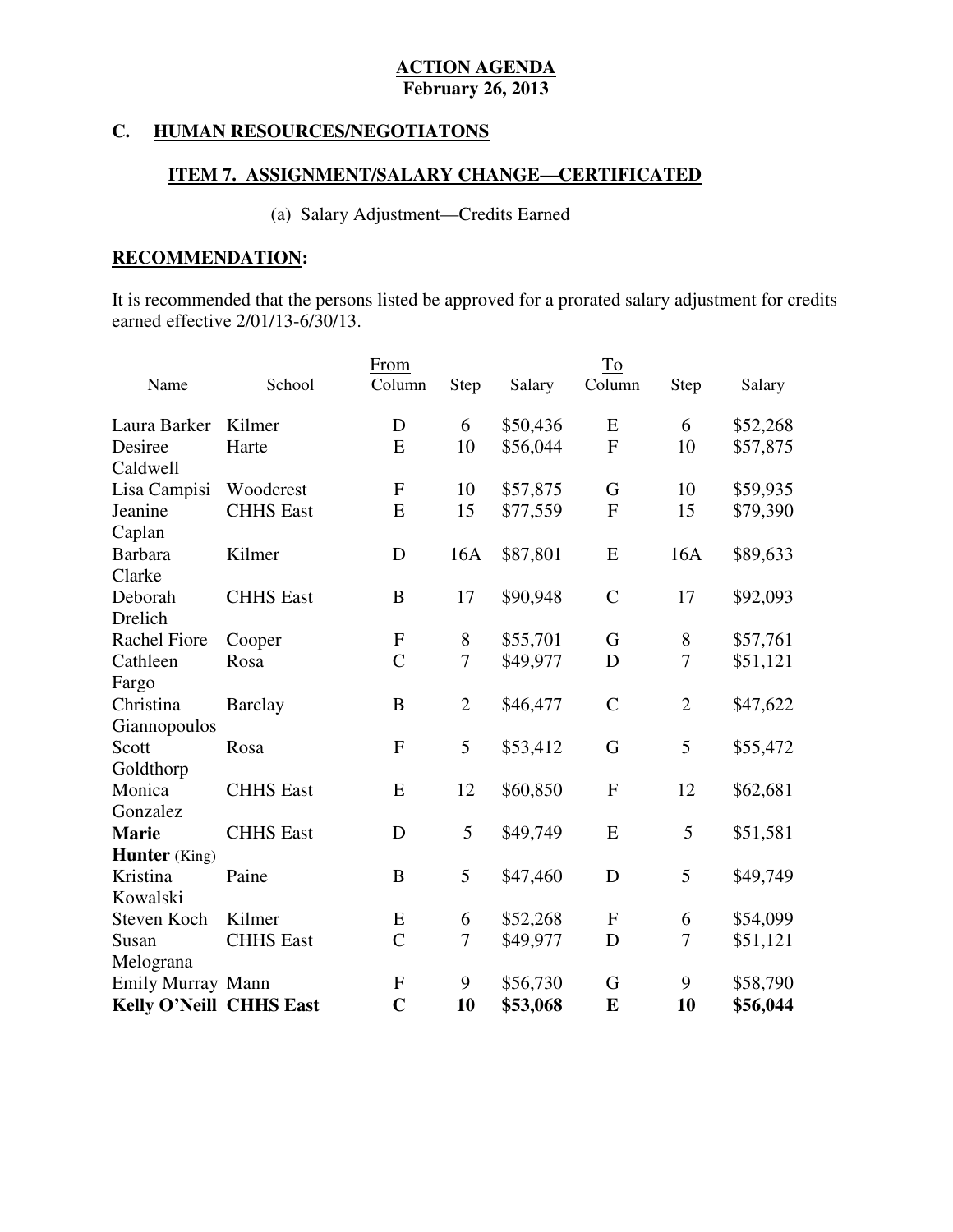# **C. HUMAN RESOURCES/NEGOTIATONS**

# **ITEM 7. ASSIGNMENT/SALARY CHANGE—CERTIFICATED** - continued

|                                 |         | From   |                |          | To     |                |          |
|---------------------------------|---------|--------|----------------|----------|--------|----------------|----------|
| Name                            | School  | Column | <b>Step</b>    | Salary   | Column | <b>Step</b>    | Salary   |
| Karen Russo                     | Kilmer  | F      | 10             | \$57,875 | G      | 10             | \$59,935 |
| <b>Susan Stofflet CHHS East</b> |         | В      | $\overline{2}$ | \$46,477 | C      | $\overline{2}$ | \$47,622 |
| Ashley                          | Johnson | В      | 4              | \$46,887 | C      | 4              | \$48,032 |
| Szwajkowski                     |         |        |                |          |        |                |          |
| Sheri Turner                    | Barclay |        | 12             | \$57,874 | D      | 12             | \$59,018 |
| Wendy Wong Mann                 |         | E      | 10             | \$56,044 | F      | 10             | \$57,875 |

# (a) Salary Adjustment—Credits Earned - continued

# **(b) Reassignment**

# **RECOMMENDATION:**

 **It is recommended that Joseph Meloche, Principal, CHHS West be reassigned to the position of Director of Curriculum effective 7/01/13-6/30/14. Monies budgeted from account #11-000-230-100-66-0100.** 

# **account #11-000-230-100-66-0100. ITEM 8. ASSIGNMENT/SALARY CHANGE-NON-CERTIFICATED**

(a) Reassignment

# **RECOMMENDATION:**

 It is recommended that the persons listed be reassigned for the 2012-13 school year in accord with the data presented.

| Name                                | From                                                                             | <b>To</b>                                                                   | Effective<br>Date | Salary/<br><b>Hourly Rate</b>                                      |
|-------------------------------------|----------------------------------------------------------------------------------|-----------------------------------------------------------------------------|-------------------|--------------------------------------------------------------------|
| Karen Plizak                        | Knight-Teacher<br>II, SACC                                                       | District-<br>Substitute<br>Teacher II,<br><b>SACC</b>                       | 2/18/13-6/30/13   | \$11.00                                                            |
| <b>Dragnana</b><br><b>Stankovic</b> | <b>Kingston-Lead</b><br><b>Cleaner</b> (budget #<br>#11-000-262-100-<br>18-0100) | <b>Paine-Lead</b><br><b>Cleaner</b><br>(budget #11-000-<br>262-100-27-0100) | 2/27/13-6/30/13   | \$29,056<br>prorated<br>(includes \$992)<br>for boiler<br>license) |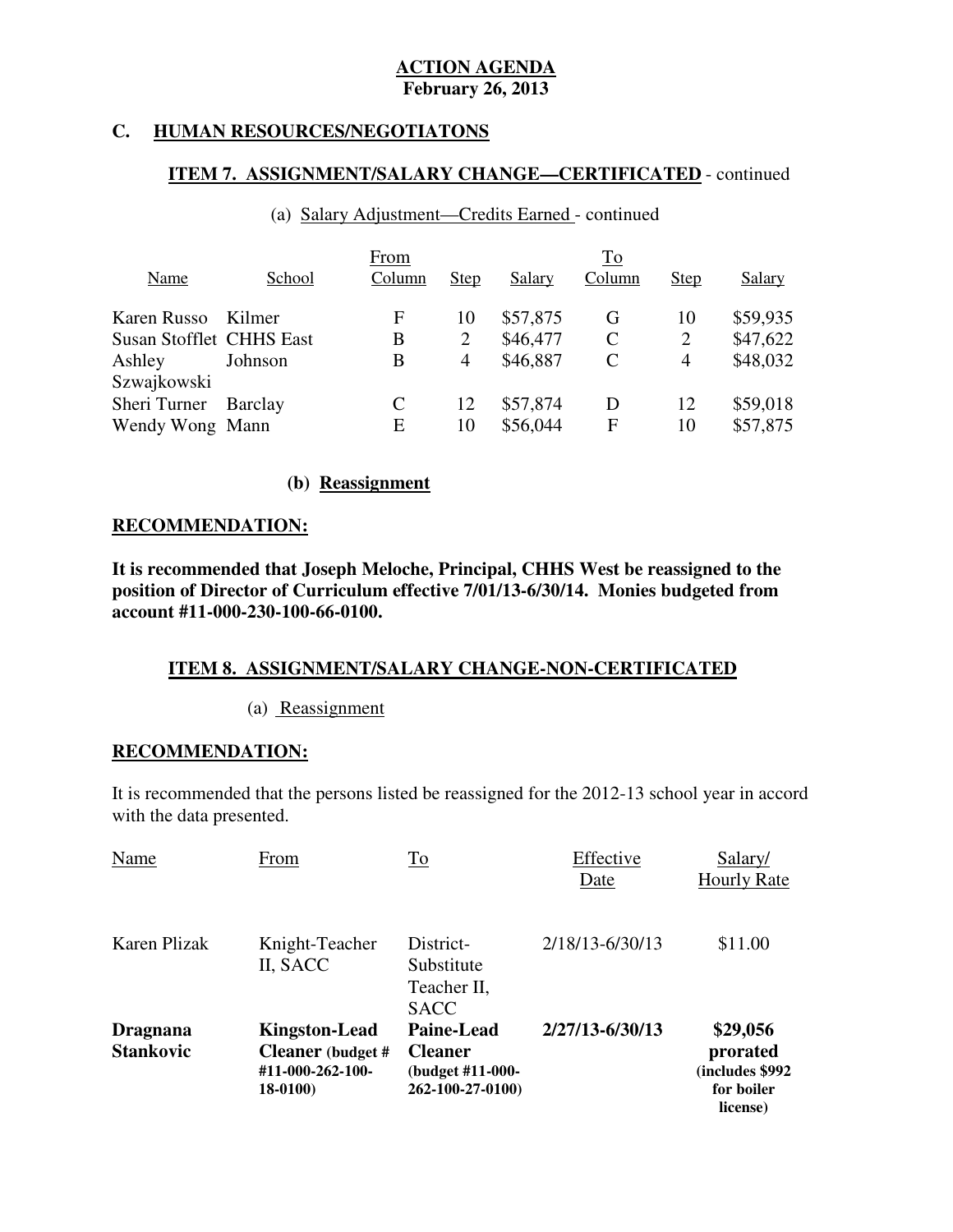# **C. HUMAN RESOURCES/NEGOTIATONS**

# **ITEM 9. OTHER COMPENSATION—NON-CERTIFICATED**

# (a) Additional Payment for Head Custodians

# **RECOMMENDATION:**

 It is recommended that the head custodian listed be approved for an additional \$160/month to compensate for the use of black seal during lunch hours effective 12/22/12-**1/31/13; 2/01/13 until a replacement is made for the retirement of G. Afanador (not to exceed 4/01/13).** 

Name School

 Michael Moebius (Long term substitute for G. Afanador on leave of absence-budget #11-000-262-100-21-100) Knight

# **ITEM 10. ABOLISHMENT OF JOB DESCRIPTION**

# **RECOMMENDATION:**

It is recommended that the job description listed be abolished effective 2/27/13.

• Grounds Crew Leader – Fields

# **ITEM 11. REVISED JOB DESCRIPTIONS**

# **RECOMMENDATION:**

It is recommended that the job descriptions listed be revised as presented effective 2/27/13.

- Assistant Manager Grounds
- Grounds Crew Leader-Grade II
- Groundkeeper-Grade I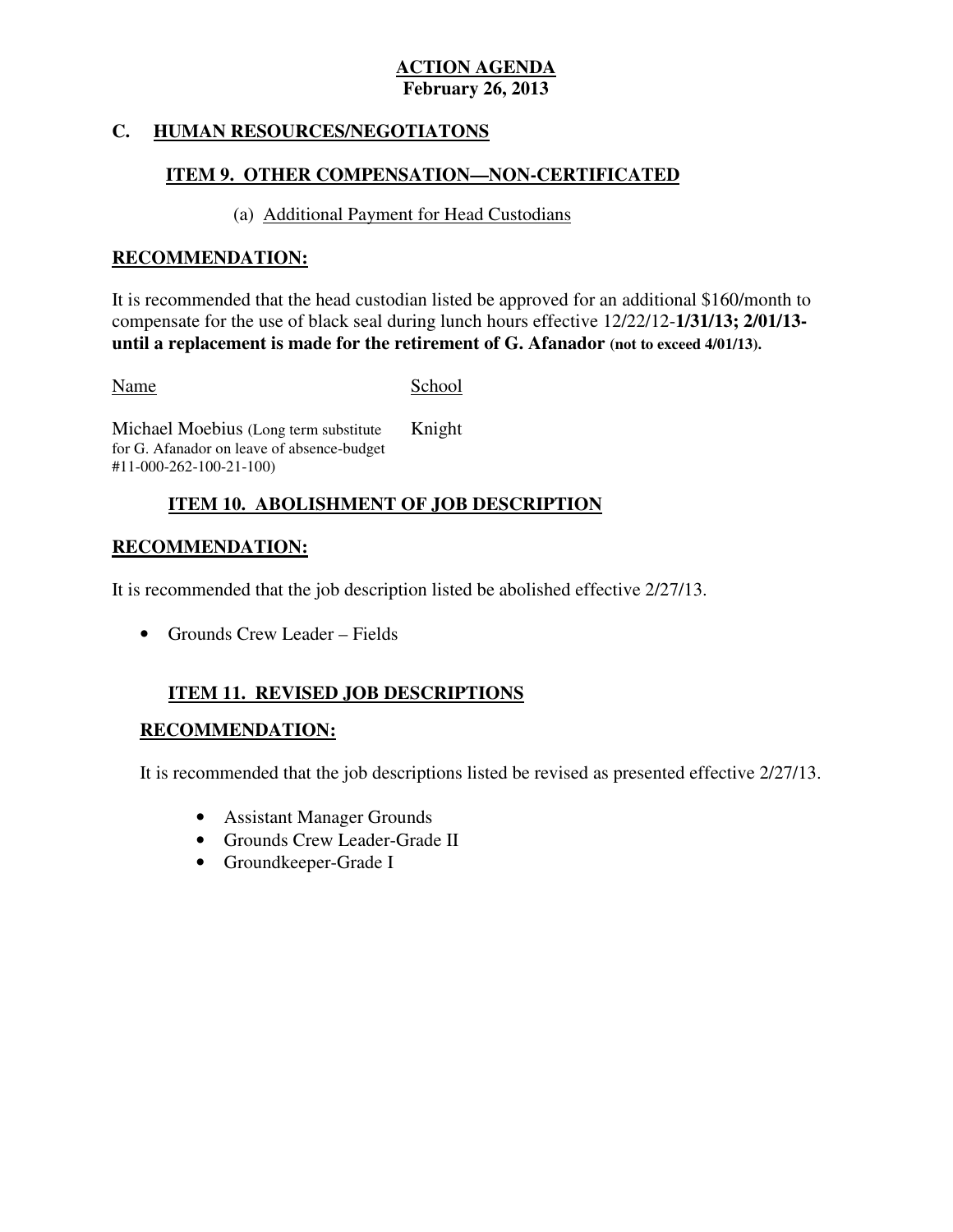# **D. POLICIES & LEGISLATION COMMITTEE**

## **Board Goals**

- • **Continue to improve student achievement at all grade levels for all students and close achievement gaps where they exist.**
- • **Create a cost-effective budget that provides for education resources as well as preventive maintenances and ongoing facilities improvement in all schools.**
- • **Enhance communication with and outreach to internal and external stakeholders.**

The Superintendent recommends the following:

- 1. Approval of Harassment/Intimidation/Bullying Investigation Decisions
- 2. Approval of 2013-2014 District Calendar

#### **ITEM 1. APPROVAL OF HARASSMENT/INTIMIDATION/BULLYING INVESTIGATION DECISIONS**

 decisions affirming, rejecting or modifying the Superintendent's determination in the following student HIB investigations: Be it Resolved, that the Cherry Hill Board of Education approves issuance of written

| Incident Report No. | <b>Board Determination</b> | Incident Report No. | <b>Board Determination</b> |
|---------------------|----------------------------|---------------------|----------------------------|
| $12 - 13:54$        | <b>Affirmed</b>            | 12-13:57            |                            |
| $12 - 13:56$        |                            | 12-13:58            |                            |

#### **ITEM 2. APPROVAL OF 2013-2014 District Calendar**

# **RECOMMENDATION:**

It is recommended that the 2013-2014 District Calendar be approved as submitted.

| Motion | econd<br>- 3 C L | -ote |
|--------|------------------|------|
|        |                  |      |